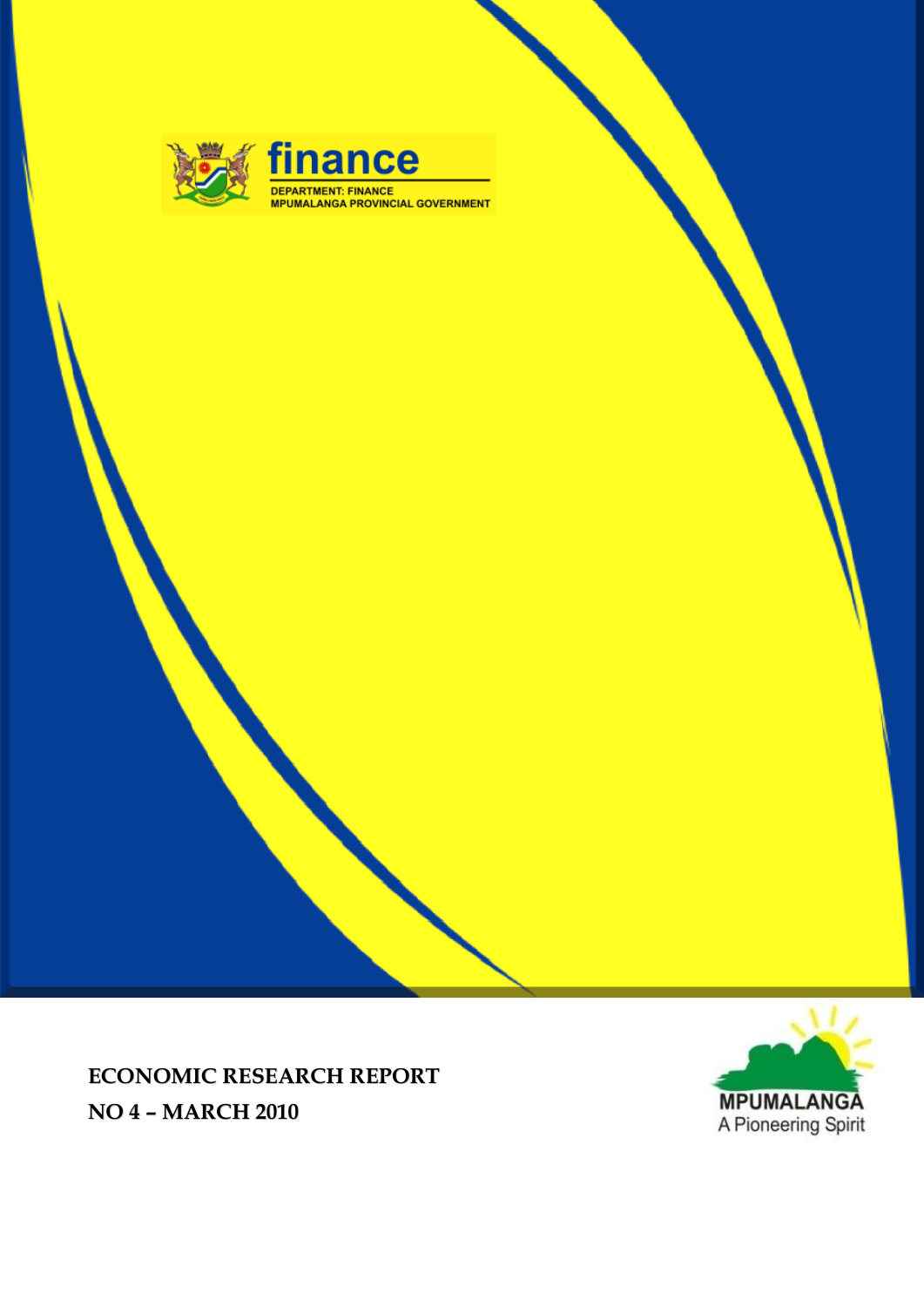



Department: Finance<br>MPUMALANGA PROVINCIAL GOVERNMENT

## **AN ANALYSIS OF MPUMALANGA'S INFLATION**

**MARCH 2010**

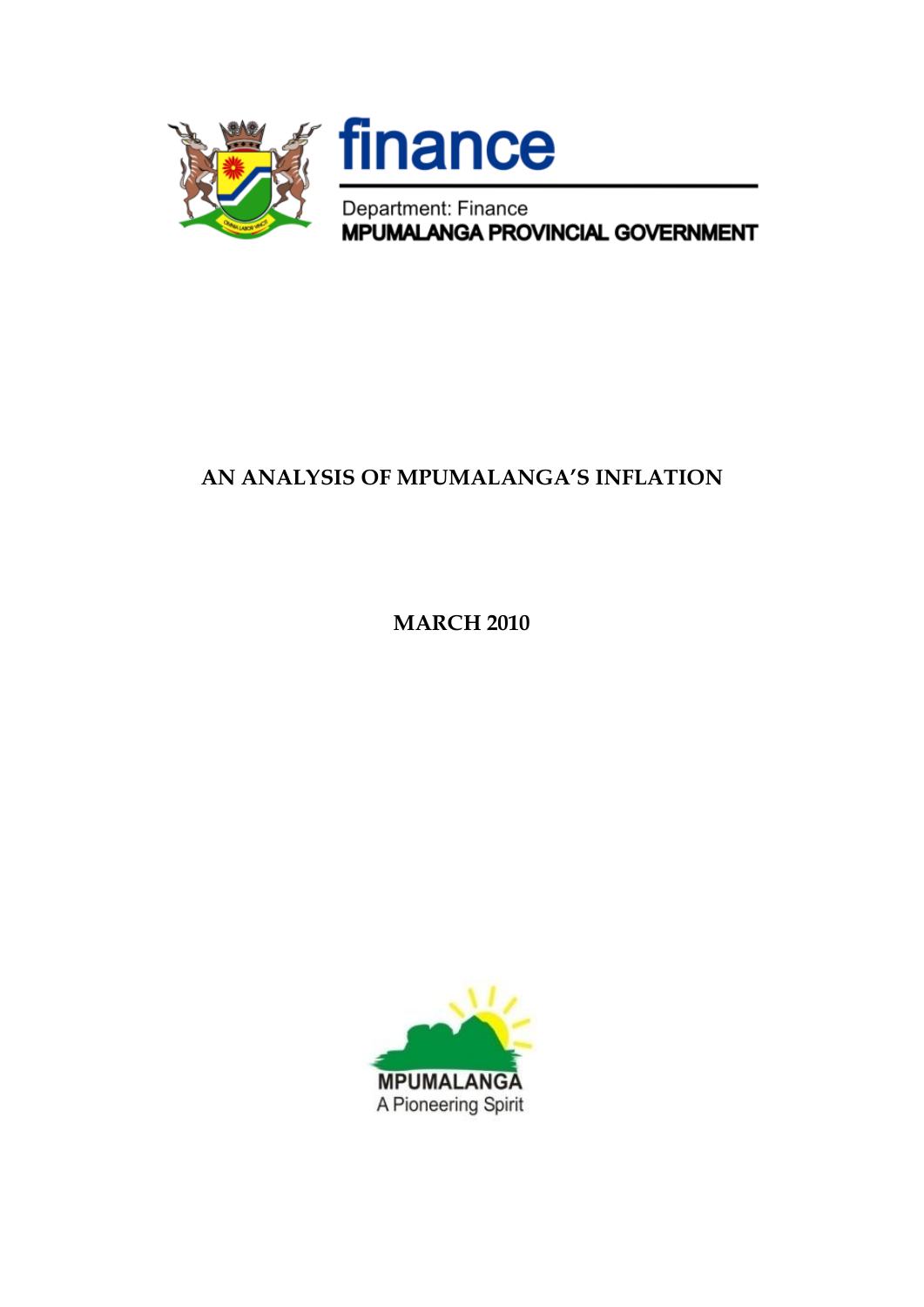

# **COMPILED BY: THE ECONOMIC ANALYSIS DIVISION**

**CONTACT DETAILS: No 7 Government Boulevard**

**Building No 4**

**Riverside Park Extension 2**

**Nelspruit**

**1201**

**Tel: 013 766 4409**

**Fax: 013 766 9139**

**Email: lcvanvuren@mpg.gov.za**

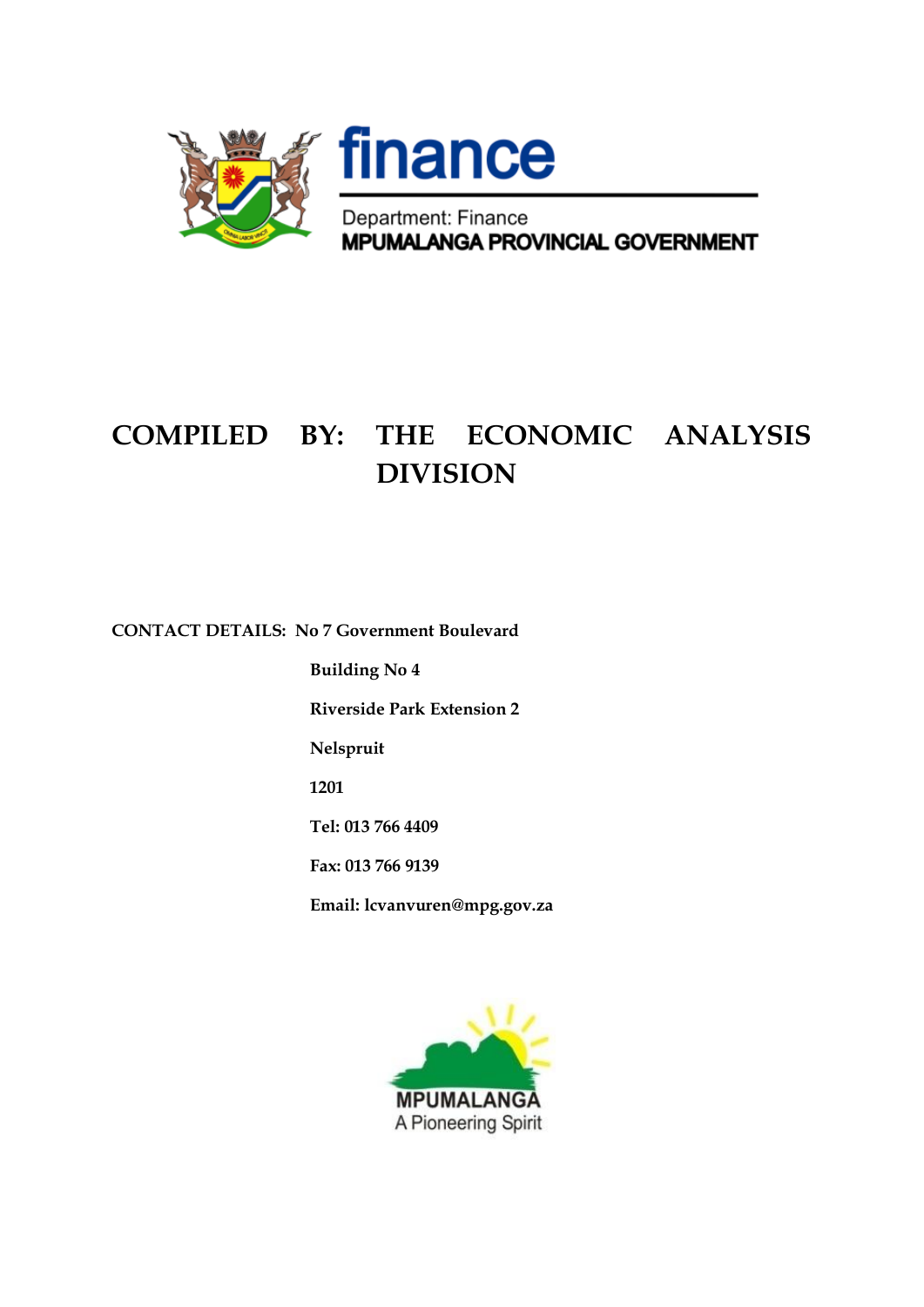### TABLE OF CONTENTS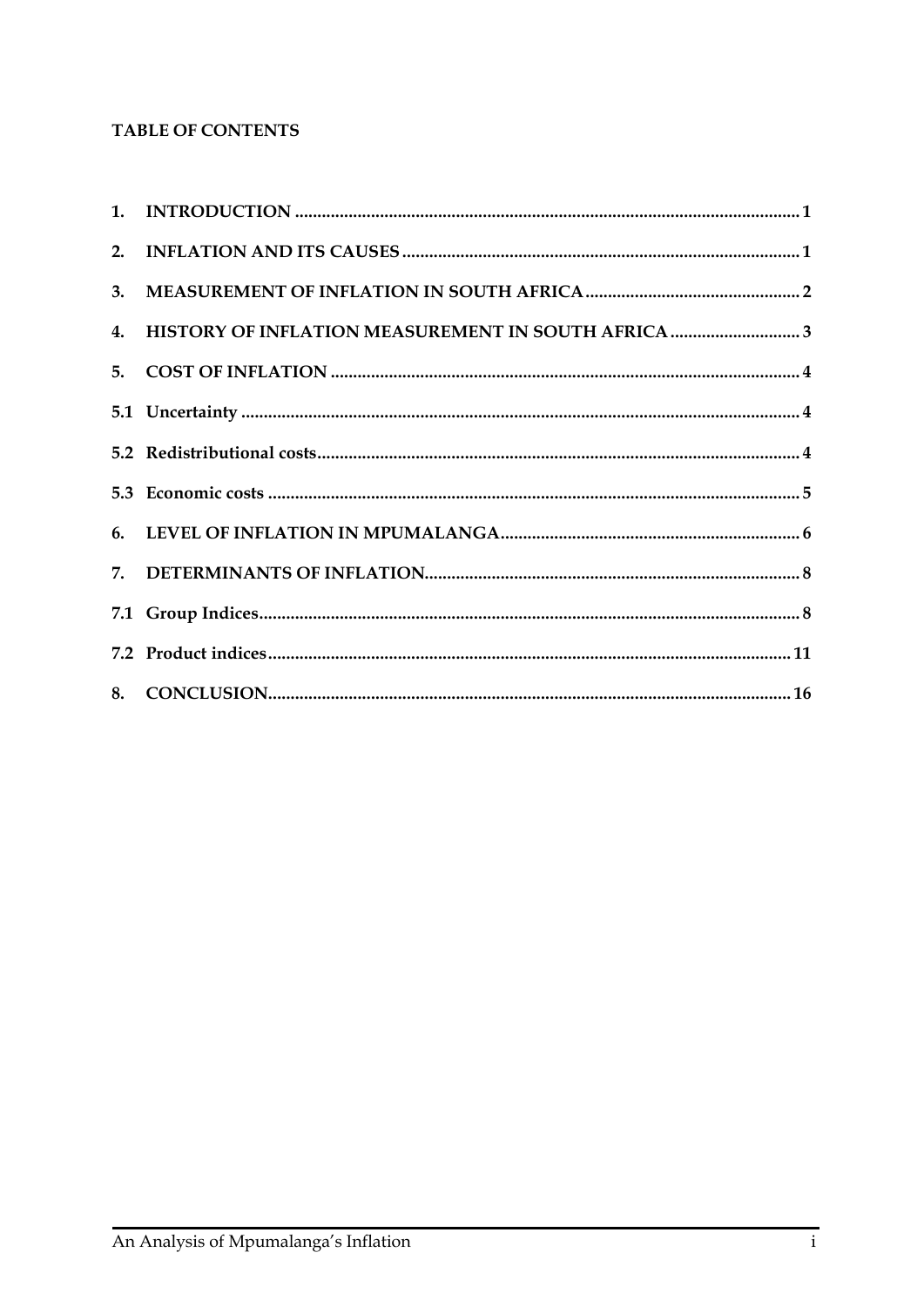#### <span id="page-4-0"></span>**1. INTRODUCTION**

Research suggests that the variability of inflation tends to have a direct impact on economic growth and that the level of inflation tends to have an indirect impact on growth via its effect on investment. Mpumalanga's inflation rate consistently exceeded the national inflation rate over the period January 2003 to January 2010.

It is relevant to note that policy makers in Mpumalanga cannot directly influence inflation as it is the South African Reserve Bank (SARB) mandate. However, as inflation is an impediment to provincial economic development, it is important to understand the inflation scenario in Mpumalanga. Shedding light on inflation in Mpumalanga should strengthen interventions against the twin economic challenges of poverty and unemployment.

Therefore, in order to place Mpumalanga on a sound growth and integrated development trajectory it is therefore important to understand inflation and its driving forces in a provincial context by analysing inflation in Mpumalanga. The main objective of the study is to analyse the inflation rate of Mpumalanga by comparing it with that of South Africa and the other eight provinces. The analysis will focus on establishing the:

- measurement of inflation in South Africa and Mpumalanga;
- the costs associated with a relatively high inflation environment;
- level of inflation in Mpumalanga compared with South Africa, and
- the main drivers of inflation in Mpumalanga compared with South Africa.

#### <span id="page-4-1"></span>**2. INFLATION AND ITS CAUSES**

Inflation is best described as a sustained rise in the general level of prices – *sustained***,** *rise* and *general level* being the operative words. Inflation therefore refers to a process of rising prices rather than to a state of high prices. Stated differently, inflation results in a continued decline in the quantity of goods and services that can be bought with a fixed amount of money, or, in other words, a decline in the purchasing power of money (Smal, 1998).

There are many factors that can cause inflation. For example, inflation can happen when governments print an excess of money to deal with a crisis. As a result, prices end up rising at an extremely high speed to keep up with the currency surplus. This is called demand-pull, in which prices are forced upwards because of a high domestic demand. During the 2010 World Cup it is expected that demand-pull inflation will be witnessed as the consumer market will be bolstered by thousands of foreign visitors. The increase in market participants should pull prices higher because of an increase in the level and size of demand.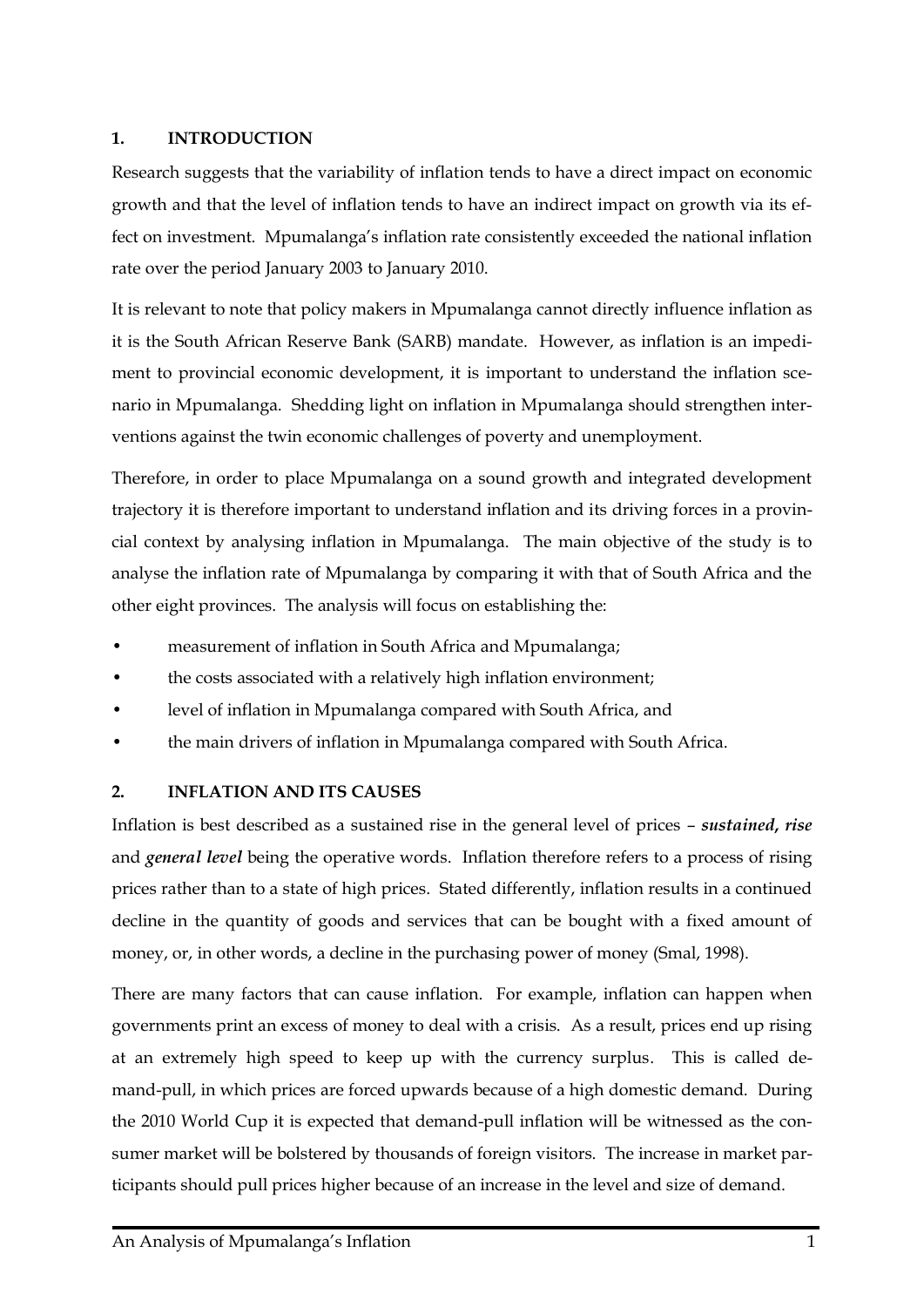Another common cause of inflation is a rise in production costs, which leads to an increase in the price of the final product. For example, if raw materials increase in price, this leads to the cost of production increasing which in turn leads to a company increasing prices to maintain steady profits. For example, as a result of the increase in the price of diesel, pesticides and fertilizer the price of corn will increase which will, in turn, translate in a rising price of bread. Rising labour costs can also lead to inflation. As workers demand wage increases, companies usually choose to pass on those costs to their customers.

Inflation can also be caused by international developments, for example, lending and national debts. As nations borrow money from the international market, they have to deal with interests, which in the end cause prices to rise as a way of keeping up with their debts. According to Hamadziripi (2008), the pressures which are primarily responsible for the rising inflation target range are largely exogenous, emanating from oil and food price shocks, which have posed a challenge to many central banks around the world. A deep drop of the exchange rate can also result in inflation, as governments will have to deal with differences in the import/export level.

#### <span id="page-5-0"></span>**3. MEASUREMENT OF INFLATION IN SOUTH AFRICA**

Statistics South Africa (Stats SA) sends out approximately 100 000 questionnaires monthly to approximately 2 200 outlets and approximately 100 000 prices are processed on a monthly basis. Stats SA uses two selection techniques in its sampling of CPI data, namely:

- Item selection Stats SA has used two criteria to decide what items should be included in the list. The first is the estimated total expenditure on a product. All those goods and services on which expenditure exceeds a certain percentage of the total amount spent by the average household are candidates for inclusion in the basket. The second is based on the percentage of households purchasing the product. An item is a candidate for inclusion in the basket if the proportion of households purchasing it exceeds a certain percentage.
- Outlet selection the number and types of outlets are selected using purposive sampling. Areas with the highest weights receive the highest product allocation.

The overall CPI is calculated as an aggregate of consumer price indices for the nine provinces in South Africa. In each province prices are monitored in retail and service outlets in two broad geographical areas. These two geographical areas are defined as either main metropolitan or other urban areas within each province. There is at least one main metropolitan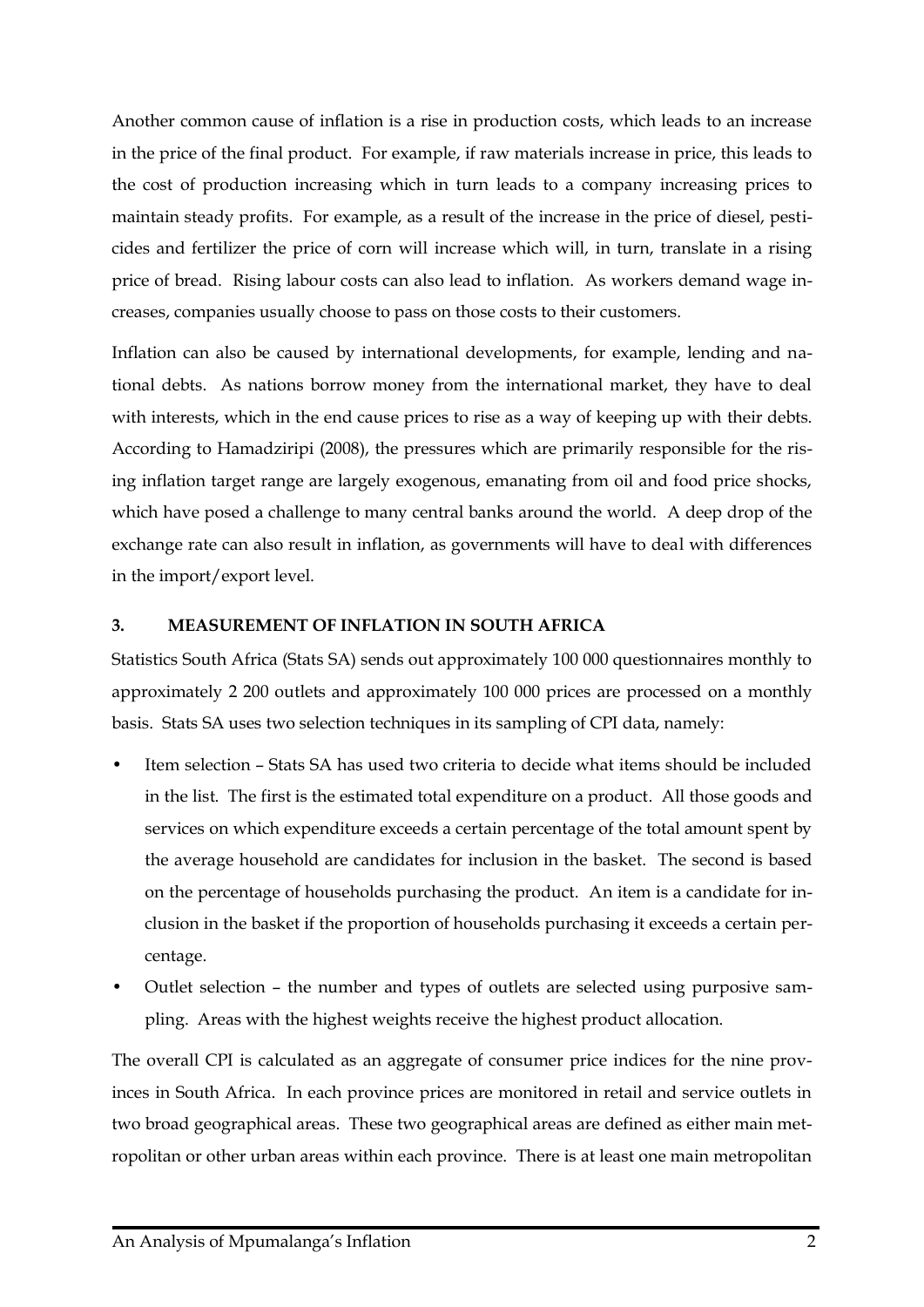area in each province, although two main metropolitan areas were identified in four of the nine provinces. The other urban areas in each of the provinces consist of four to six urban areas throughout the province.

The types of items selected for pricing are goods and services purchased by the reference population in the weighting base period. These items are determined mainly from the Income and Expenditure of Households Survey (IES), conducted every five years by Stats SA. In 2005/6 Stats SA conducted its latest IES using a sample of 24 000 dwelling units covering the whole country.

Items excluded are income taxes, contributions to pension plans, consumer savings and investments, gambling and expenditure on illegal activities. There are 12 main groups and approximately 400 specifications in the fixed basket. The target population includes all South African households living in urban areas, which represent approximately 84 per cent of private consumption expenditure in South Africa.

#### <span id="page-6-0"></span>**4. HISTORY OF INFLATION MEASUREMENT IN SOUTH AFRICA**

The South African CPI originated in 1917, covering large urban areas only. Since 1997, smaller urban areas were included. All prices of goods and services were collected by the head office of Statistics South Africa (Stats SA) using mainly the post. A direct collection methodology, that entailed collecting prices on goods directly by visiting retail outlets, was piloted in July 2004. This direct collection methodology was rolled out region by region. Since June 2006, the CPI has been compiled using the prices of goods from the direct collection methodology in the metropolitan (primary) areas and in the other urban (secondary) areas, respectively.

In February 2000 it was announced that formal inflation targeting would also be adopted in South Africa as the monetary policy framework. It was decided to specify the target in terms of an annual average rate of increase in the CPIX (CPI excluding interest rates on mortgage bonds) for the calendar year 2002. A multi-year target approach was followed by specifying the target as an average annual rate of increase of between 3 and 6 per cent in the CPIX for the years 2002 and 2003 and an increase of between 3 and 5 per cent for the years 2004 and 2005. When it became clear that the inflation target would be missed for a fairly protracted period due to a sharp depreciation in the external value of the rand and a number of other exogenous shocks, the target range for 2005 was increased from 3 to 5 per cent to 3 to 6 per cent.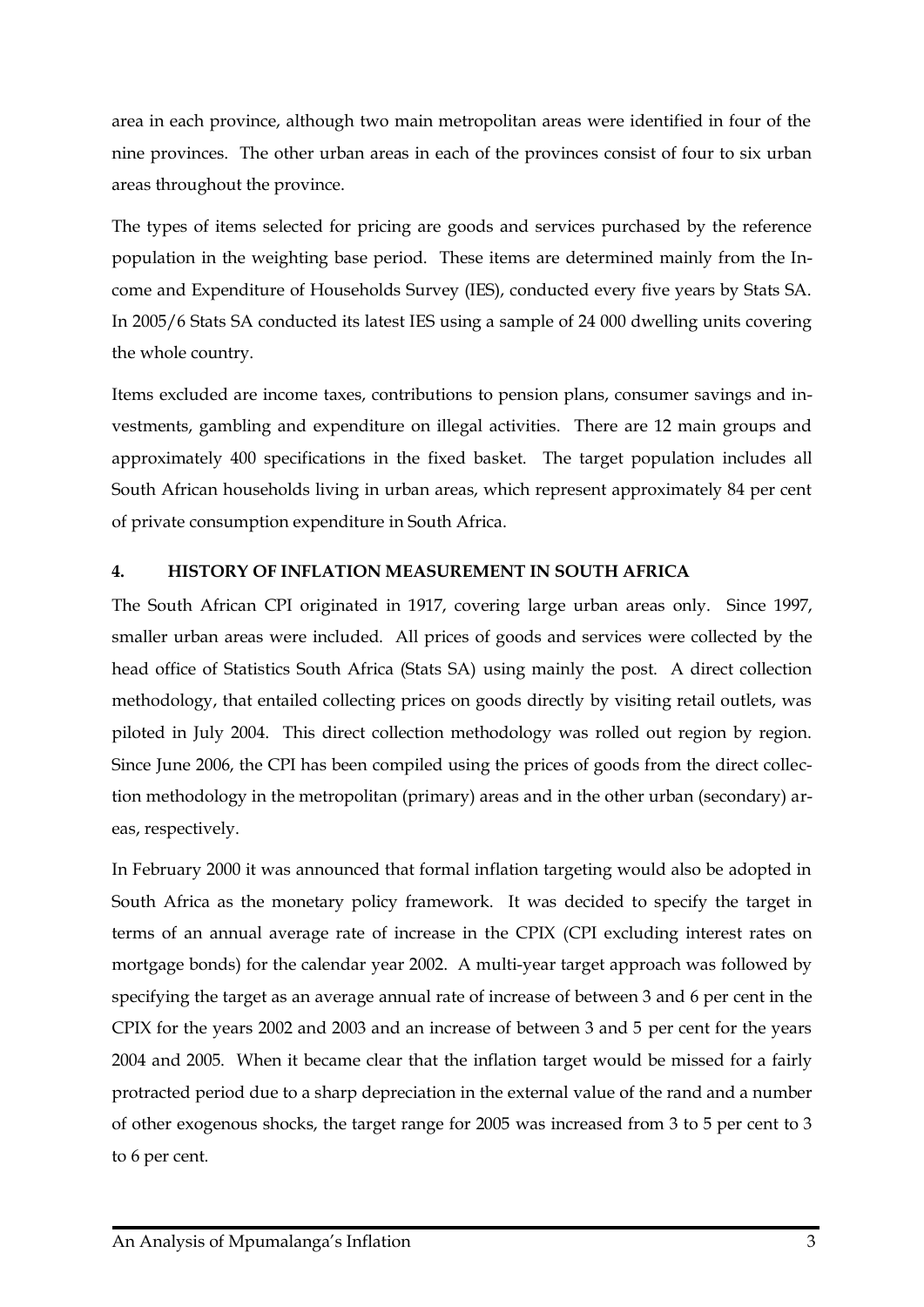From January 2009 the CPI for all urban areas replaced CPIX as the inflation target measure. The CPI for all urban areas is known as the headline inflation measure and is compiled from all the primary and secondary urban areas in which CPI data is collected. This change results from Stats SA's decision to bring the South African CPI in line with international standards by dropping interest rates on mortgage bonds as the indicator of changes in housing costs. Stats SA now use a measure of Owners' Equivalent Rent which is based on rentals paid for similar dwellings as those found in the owner-occupier market. A survey of rentals, conducted by Stats SA, forms the source for this item.

#### <span id="page-7-0"></span>**5. COST OF INFLATION**

The cost of inflation can be grouped into four broad charges, namely uncertainty, shoeleather costs, redistributional costs and economic costs (Smal, 1998). Briefly, "shoe-leather" costs refer to wasted resources because of frequent visits to the bank to withdraw money, or in modern phrasing, unnecessary cost incurred by the implementation of costly cash management systems. The other three costs, that have more relevance for the situation in Mpumalanga, will be described briefly.

#### <span id="page-7-1"></span>**5.1 Uncertainty**

Decisions to buy or sell and to borrow or invest are based on both current and future prices, and inflation creates confusion about the information that these prices convey. According to Smal (1998), there can be overinvestment in some production sectors relative to the underlying demand and underinvestment in others with the resultant need for adjustment. Logically, there can also be overinvestment or underinvestment in provinces relative to the underlying uncertainty.

A considerable body of literature has accumulated concerning the relation between the level of inflation and its variability. Golob (1993) surveyed the empirical literature on inflation and uncertainty and concluded that these studies have found that both survey and mathematical estimates of uncertainty are positively related to the level of inflation, i.e. the higher the inflation, the greater the uncertainty. Therefore, a province with relatively high inflation compared to the norm should present potential investors with more uncertainty than another province with relatively low inflation.

#### <span id="page-7-2"></span>**5.2 Redistributional costs**

Redistributional costs arise because not all individuals are able to fully hedge themselves against inflation or because nominal interest rates do not fully adjust to incorporate infla-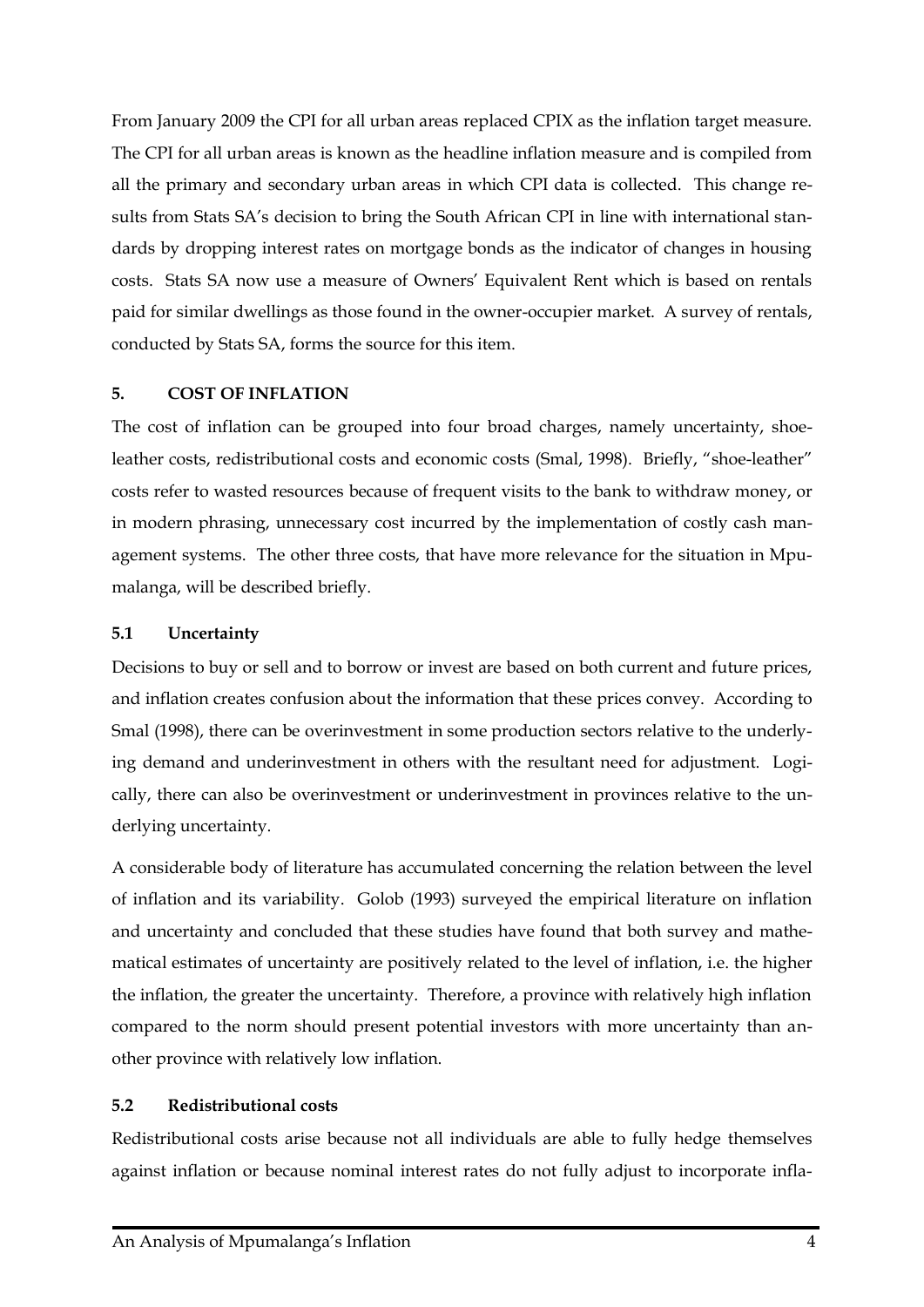tion. Inflation-induced redistribution is costly because it induces changes in behaviour as individuals reallocate resources to avoid the effects of inflation, that is, time and resources are diverted away from their initial use to less productive activities in an attempt to avoid the effects of inflation on income. Because resources are then used in activities in which they would not otherwise be used, except for the existence of inflation, efficiency losses are incurred.

#### <span id="page-8-0"></span>**5.3 Economic costs**

According to Smal (1998) economic costs arise because inflation may cause people to change their investment or saving behaviour, with the result that the economy's growth potential is reduced. Variable inflation will induce risk-averse workers to negotiate a nominal wage that incorporates a premium to cover the eventuality that the realised price level may be higher than the expected price level. Increasing uncertainty about inflation, which is closely related to the increasing variability of inflation, will therefore push up the average nominal wage rate and hence the real wage, which may result in an upward wage-price spiral.

Higher inflation than in trading partner and competitor countries normally leads to a onesided adjustment in the exchange rate of a currency that can make a country vulnerable to speculative attacks. A high inflation rate also erodes a country's international competitiveness over sustained periods and attempting to reduce deeply entrenched inflation through interest rates can, in turn, erode competitiveness further.

Businesses need to account for the gradual deterioration of equipment and make provision for its replacement in the future. Inflation distorts this process when accounting systems operate on a historical cost basis, and not on replacement cost. Inflation significantly distorts the value of depreciation allowances, increases the effective tax rate on profits and in this way significantly penalises investment.

In the short run, inflation could lead to a decline in the real return on saving if it is not compensated fully by nominal interest rates. The taxation of that part of interest payments which is intended to compensate for the erosion of purchasing power by inflation further lowers the real return on saving. In terms of investment, some factors such as increased uncertainty, reduced competitiveness and higher interest rates, are likely to reduce the level of investment. Inflation tends to reduce investment in productive assets (such as plant and equipment) and redirects it to other forms of investment (inflation hedge assets such as property or equity), leading to a slowdown in economic growth.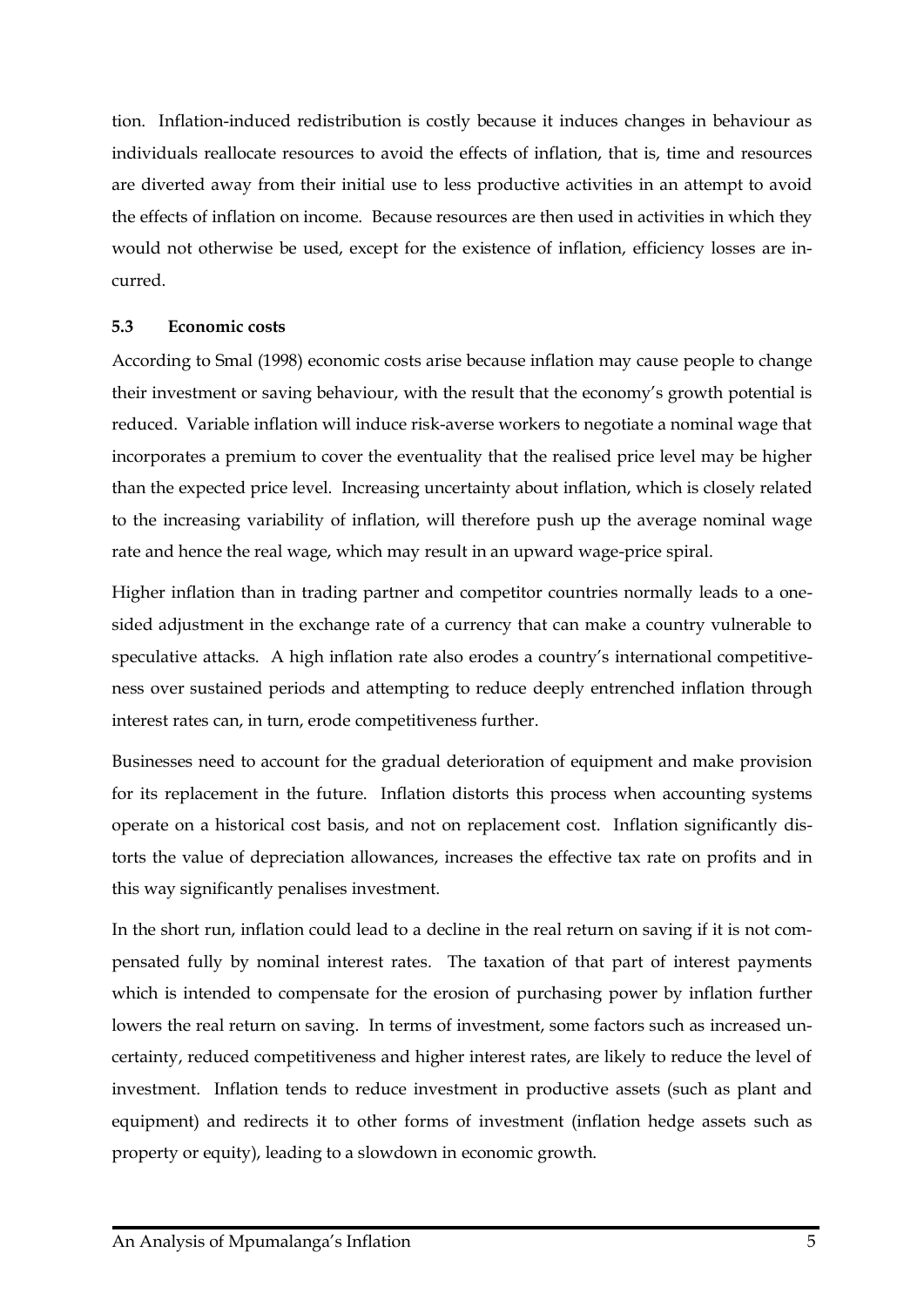#### <span id="page-9-0"></span>**6. LEVEL OF INFLATION IN MPUMALANGA**

Over the last 8 years, inflation targeting by the Reserve Bank made use of two inflation indicators namely CPIX and CPI. The CPIX-period spanned from January 2002 to December 2008 (base year 2000 = 100) with the CPI-period following from January 2009 (base year 2008 = 100). Therefore both sets of data were used to analyse the level of inflation in South Africa, Mpumalanga and the other provinces.

The inflation rate (CPIX and CPI) in Mpumalanga was consistently higher than the national inflation rate over the period January 2003 to January 2010. The percentage change in CPIX and CPI measured over the entire period is displayed in Figure 1. At its highest, the rate of inflation in Mpumalanga was 15.0 per cent in August 2008 and 1.0 per cent at its lowest in November 2003. In both instances, the provincial inflation exceeded that of South Africa at 14.0 per cent and 0.6 per cent, respectively. At the latest measurement, January 2010, inflation in Mpumalanga (6.0 per cent) dipped below that of South Africa (6.2 per cent) for the first time since August 2006.



**Figure 1: Comparative inflation levels for South Africa and Mpumalanga, 2003-2010**

*Source: Statistics South Africa, 2010*

Headline consumer price inflation in South Africa, exceeded the upper band of the inflation target range (3 to 6 per cent) for 30 consecutive months commencing in March 2007. Over the total period from January 2003 to January 2010, national inflation exceeded the upper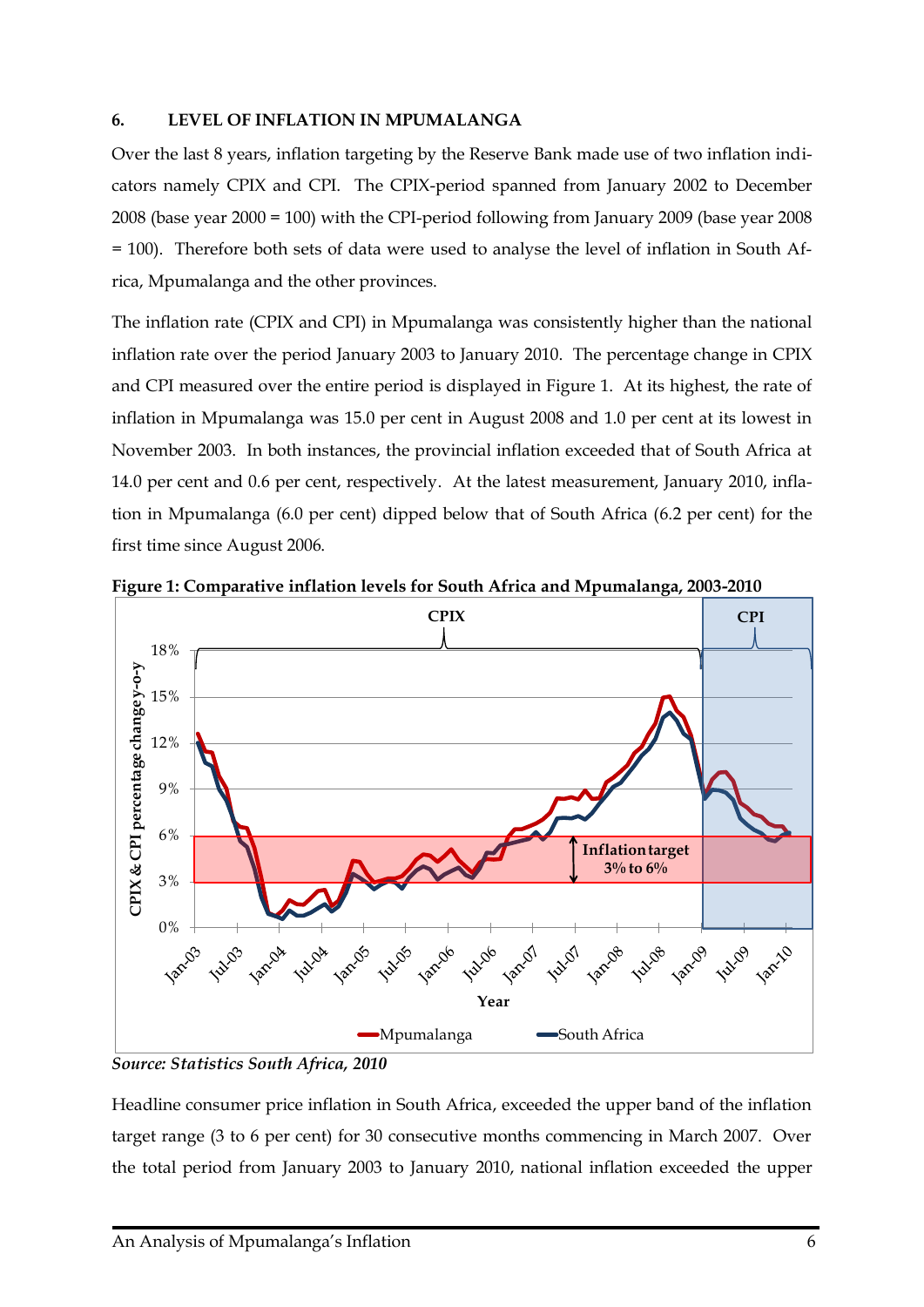band in 38 out of 85 monthly measurements (Figure 1). Correspondingly, inflation in Mpumalanga also strayed above the upper band for 39 consecutive months and in total for 47 months or some 55 per cent of the total monthly measurements.

It is evident from Table 1, that among all provinces, Mpumalanga recorded the highest inflation rate over the entire CPIX period (6.5 per cent) as well as over the CPI period (8.0 per cent). During the CPIX-period North-West (15.6 per cent) recorded the single highest inflation measurement, followed by Mpumalanga (15.0 per cent). KwaZulu-Natal recorded the single highest inflation measurement of 10.4 per cent during the CPI-period, with Mpumalanga again in second position with a recorded high of 10.1 per cent.

|                                              |           |           |           |       |           | . .        | . .       |       |           |       |
|----------------------------------------------|-----------|-----------|-----------|-------|-----------|------------|-----------|-------|-----------|-------|
| Indicator                                    | <b>SA</b> | <b>WC</b> | <b>EC</b> | NC    | <b>FS</b> | <b>KZN</b> | <b>NW</b> | GP    | <b>MP</b> | LP    |
| CPIX mean '03-<br>$^{\prime}08$              | 5.8%      | 5.8%      | 5.8%      | 6.2%  | 5.4%      | 5.7%       | 6.1%      | 5.7%  | 6.5%      | 5.7%  |
| <b>CPI</b> mean '09-'10                      | 7.2%      | 7.1%      | 7.5%      | 6.9%  | 7.1%      | 7.4%       | 7.1%      | 6.9%  | 8.0%      | 6.7%  |
| <b>CPIX</b><br>high $'03$ -<br>$^{\prime}08$ | 14.0%     | 14.1%     | 14.6%     | 14.7% | 13.4%     | 14.2%      | 15.6%     | 13.2% | 15.0%     | 14.2% |
| <b>CPI</b> high '09-'10                      | 9.0%      | 8.3%      | 9.9%      | 8.7%  | 8.6%      | 10.4%      | 9.7%      | 8.3%  | 10.1%     | 9.4%  |
| $\sim$ $\sim$ $\sim$ $\sim$ $\sim$ $\sim$    |           | .         | ----      |       |           |            |           |       |           |       |

**Table 1: Inflation in South Africa and provinces - average and highs, 2003-2010**

*Source: Statistics South Africa, 2010*

Not only has the inflation rate in Mpumalanga consistently exceeded the national level, but it was also the province that exceeded the national level the most consistently since 2003 (Table 2). During the CPIX-period of measurement up to December 2008, the inflation rate in Mpumalanga was lower than the national figure in only 4 of the 72 months recorded. In the subsequent CPI-period, the provincial inflation rate was lower than the national level only in the very latest reading for January 2010 – once in 13 readings.

The upper band of the inflation target range was exceeded by all provinces for a lengthy period from mid-2003 towards the end of 2009. As mentioned earlier, inflation in Mpumalanga exceeded the upper band of 6 per cent for 39 consecutive months and for 47 months in total during the entire period under review. In both instances, did Mpumalanga occupy the undesirable position of worst performing province followed by the Free State with 37 consecutive months and 43 total months, respectively.

**Table 2: Provincial inflation exceeding national level and inflation target, 2003-2010**

| Indicator                   | <b>WC</b> | EC. | NC | <b>FS</b> | <b>KZN</b> | <b>NW</b> | <b>GP</b> | <b>MP</b> | LP |
|-----------------------------|-----------|-----|----|-----------|------------|-----------|-----------|-----------|----|
| $\Gamma$ CPIX – months > SA | 46        | 39  | 50 | 23        | 38         | 50        | 34        | 68        | 37 |
| $\Gamma$ CPI – months > SA  |           |     |    |           | h          |           |           | 12        |    |
| Consecutive months $> 6\%$  | 32        | 30  | 35 | 37        | 35         | 29        | 30        | 39        | 35 |
| Total months $> 6\%$        | 40        | 37  | 42 | 43        | 41         | 36        | 38        | 47        | 40 |

*Source: Statistics South Africa, 2010*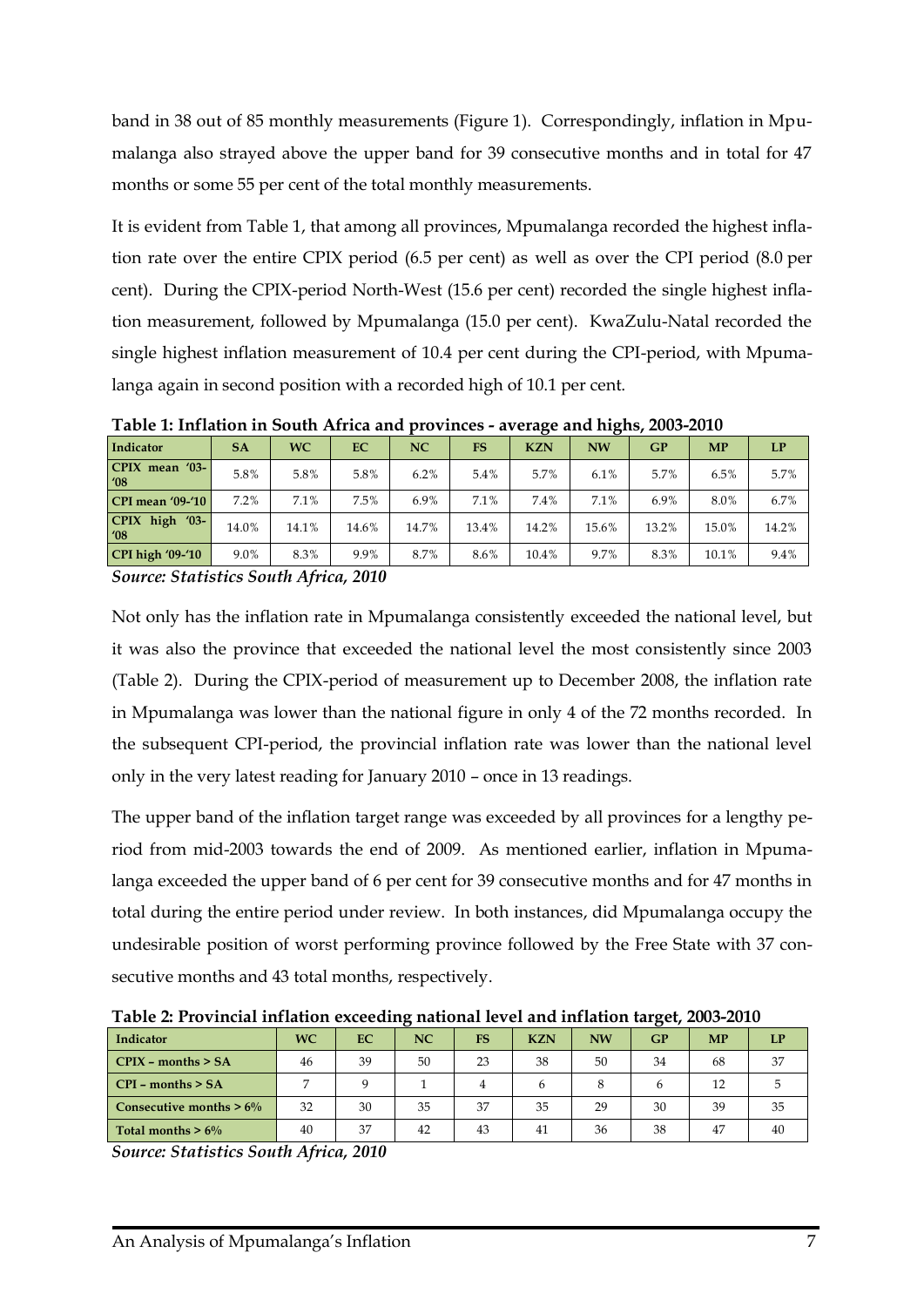Over the CPI-period from January 2009 to January 2010, Witbank and Nelspruit registered the highest average inflation rate of 8.3 per cent. Not only was it higher than the provincial figure of 8.0 per cent over the same period, but it was also the highest inflation rate for any urban area in South Africa as well as being the only urban area, nationally, in excess of 8 per cent. Rustenburg/Klerksdorp was second with 7.7 per cent whilst Polokwane (6.4 per cent) registered the lowest rate among urban areas in the country.

#### <span id="page-11-0"></span>**7. DETERMINANTS OF INFLATION IN MPUMALANGA**

The CPI-period from January 2009 to January 2010 (base year 2008 = 100) was used to distinguish the main drivers of inflation in South Africa, Mpumalanga and other provinces.

The items selected for CPI measurement are determined mainly from the Income and Expenditure of Households Survey (IES), conducted by Stats SA. The types of items selected for pricing are goods and services purchased by the reference population in the weighting base period. These items are then grouped together in 28 product groups and then aggregated further into 12 group indices. The group indices were analysed first to determine the major inflation determining group indices after which the product indices were analysed to yield a similar result within the product indices.

#### <span id="page-11-1"></span>**7.1 Group indices**

According to the weightings calculated by Stats SA, it is apparent that four of the group indices; food and non-alcoholic beverages, housing and utilities, transport and miscellaneous goods and services, combine to contribute approximately 70 per cent to all items for South Africa and its nine provinces (Table 3). Therefore price changes in the four dominant group indices are more likely to result in major changes in the regional CPI, than changes in the smaller 8 group indices. In other words, approximately 70 per cent of inflation and changes to inflation can be attributed to the four dominant group indices noted above.

For example, a 104.6 per cent increase in Mpumalanga's health group index will result in the same impact on total inflation as a 6 per cent price increase in Mpumalanga food and non-alcoholic group index. The four dominant group indices can therefore be regarded as the drivers or main determinants of changes to inflation, bearing in mind that the smaller group indices are still significant to its related industries and do contribute to total inflation.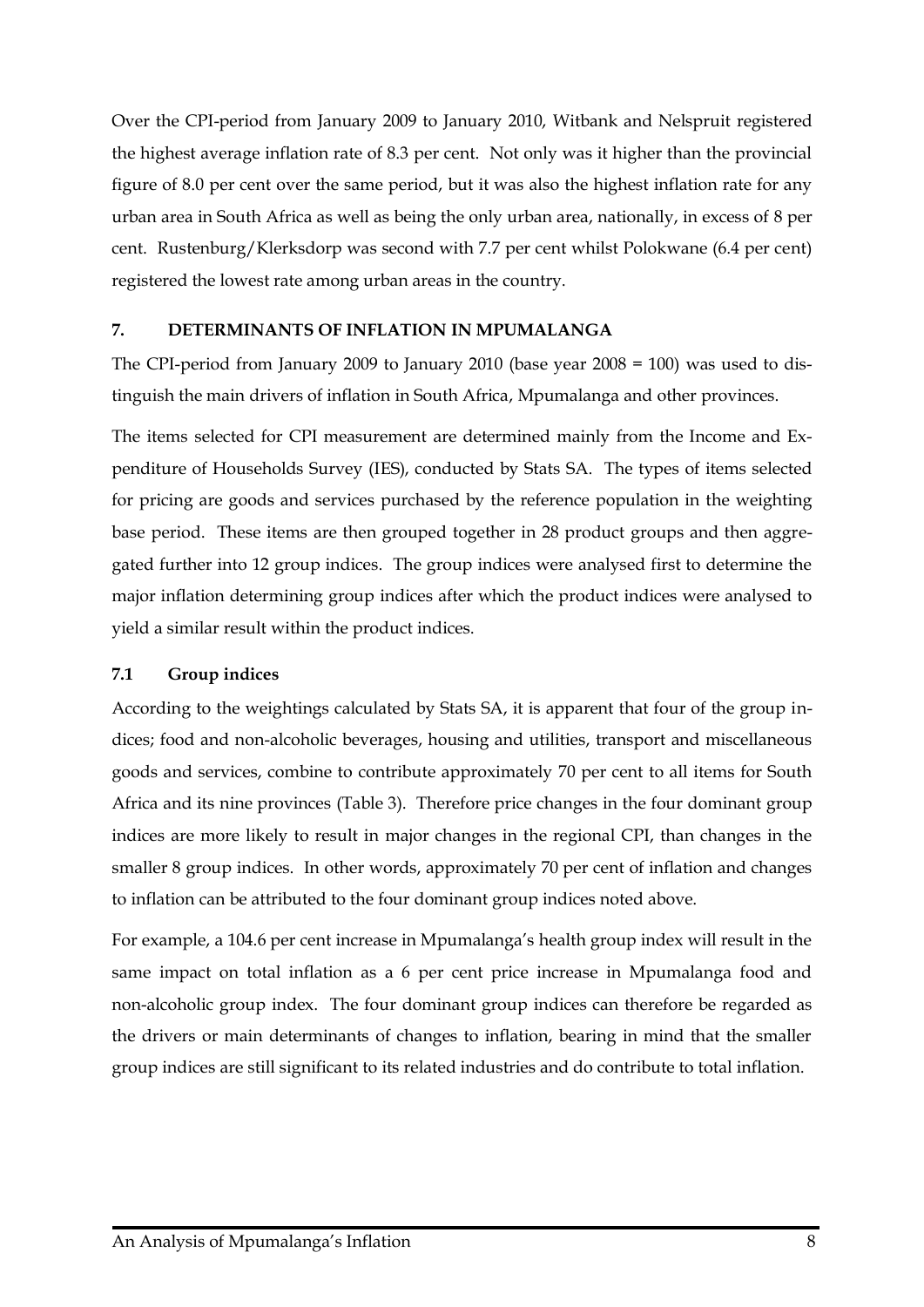| $\sigma$ - $\sim$ $\sim$ r             | ־ס        | ־ס        |           |           |           |            |           |       |       |       |
|----------------------------------------|-----------|-----------|-----------|-----------|-----------|------------|-----------|-------|-------|-------|
| Descriptions of group indices          | <b>SA</b> | <b>WC</b> | <b>EC</b> | <b>NC</b> | <b>FS</b> | <b>KZN</b> | <b>NW</b> | GP    | MP    | LP    |
| Food and non-alcoholic beverages       | 18.28     | 14.40     | 22.67     | 20.51     | 17.27     | 21.44      | 19.75     | 15.49 | 21.80 | 27.26 |
| Alcoholic beverages and tobacco        | 5.56      | 6.49      | 6.27      | 7.30      | 4.89      | 4.57       | 5.96      | 5.54  | 4.38  | 4.79  |
| Clothing and footwear                  | 4.42      | 3.18      | 4.91      | 5.01      | 5.17      | 4.97       | 4.60      | 4.18  | 4.98  | 5.81  |
| <b>Housing and utilities</b>           | 21.04     | 26.09     | 18.58     | 17.65     | 17.71     | 20.38      | 17.34     | 22.27 | 15.53 | 17.32 |
| <b>Household contents and services</b> | 6.14      | 4.73      | 6.29      | 7.39      | 7.38      | 6.43       | 7.18      | 5.70  | 8.10  | 7.63  |
| <b>Health</b>                          | 1.48      | 1.29      | 1.36      | 1.41      | 2.07      | 1.53       | 1.45      | 1.58  | 1.25  | 1.26  |
| <b>Transport</b>                       | 17.79     | 19.59     | 16.57     | 16.38     | 19.06     | 16.45      | 15.59     | 18.57 | 19.13 | 12.65 |
| Communication                          | 3.13      | 3.35      | 2.84      | 3.08      | 3.21      | 3.54       | 3.25      | 2.97  | 2.96  | 2.73  |
| <b>Recreation and culture</b>          | 3.93      | 4.68      | 2.87      | 3.73      | 3.93      | 3.65       | 3.46      | 4.21  | 3.79  | 3.08  |
| Education                              | 2.15      | 1.72      | 1.77      | 1.05      | 2.26      | 2.36       | 3.25      | 2.18  | 2.09  | 2.74  |
| <b>Restaurants and hotels</b>          | 2.78      | 3.01      | 2.29      | 3.25      | 3.18      | 2.35       | 2.27      | 2.99  | 1.95  | 3.57  |
| Miscellaneous goods and services       | 13.30     | 11.47     | 13.58     | 13.24     | 13.87     | 12.33      | 15.90     | 14.32 | 14.04 | 11.16 |
| All items                              | 100.0     | 100.0     | 100.0     | 100.0     | 100.0     | 100.0      | 100.0     | 100.0 | 100.0 | 100.0 |

**Table 3: CPI group indices weightings for South Africa and provinces, 2010**

*Source: Statistics South Africa, 2010*

Table 4 illustrates what each of the group indices contributed to the provincial inflation rate. The contribution was calculated by multiplying the weighting of a specific group index with the percentage change for that group as supplied by Stats SA. The impact of the four dominant group indices in Mpumalanga can be clearly observed. For example, the four dominant group indices combined to contribute 6.5 percentage points, or some 76.5 per cent, of the 8.5 per cent inflation rate in January 2009. It is evident that the four dominant group indices were the only indices to contribute more than 1 percentage point on its own to provincial inflation in any of the months displayed (indicated in red).

| Group index                    | Weight |          | Percentage point contribution to provincial inflation |               |          |          |
|--------------------------------|--------|----------|-------------------------------------------------------|---------------|----------|----------|
|                                |        | $Jan-09$ | Apr-09                                                | <b>Jul-09</b> | $Oct-09$ | $Jan-10$ |
| Food & non-alcoholic beverages | 21.80  | $3.1\%$  | $3.3\%$                                               | 1.8%          | $1.2\%$  | $0.6\%$  |
| Alcoholic beverages & tobacco  | 4.38   | $0.4\%$  | $0.6\%$                                               | $0.7\%$       | 0.7%     | $0.6\%$  |
| Clothing & footwear            | 4.98   | 0.2%     | 0.3%                                                  | $0.4\%$       | 0.5%     | 0.4%     |
| <b>Housing and utilities</b>   | 15.53  | $1.4\%$  | $1.2\%$                                               | 1.5%          | $1.4\%$  | $1.4\%$  |
| Household contents & services  | 8.10   | $0.6\%$  | $0.6\%$                                               | 0.5%          | 0.3%     | 0.1%     |
| <b>Health</b>                  | 1.25   | 0.1%     | 0.2%                                                  | 0.1%          | 0.1%     | 0.1%     |
| <b>Transport</b>               | 19.13  | $0.4\%$  | $1.1\%$                                               | $0.3\%$       | 0.5%     | $1.1\%$  |
| Communication                  | 2.96   | $0.0\%$  | $0.0\%$                                               | $-0.1\%$      | $0.0\%$  | $-0.1%$  |
| Recreation & culture           | 3.79   | 0.2%     | 0.5%                                                  | 0.5%          | $0.4\%$  | 0.3%     |
| <b>Education</b>               | 2.09   | 0.2%     | 0.2%                                                  | 0.2%          | 0.2%     | 0.2%     |
| Restaurants & hotels           | 1.95   | 0.3%     | $0.3\%$                                               | $0.2\%$       | 0.2%     | 0.2%     |
| Miscellaneous goods & services | 14.04  | $1.6\%$  | $1.8\%$                                               | 1.8%          | $1.5\%$  | $1.2\%$  |
| <b>Total</b>                   | 100.00 | 8.5%     | $10.1\%$                                              | 7.9%          | 6.8%     | $6.0\%$  |

**Table 4: Contribution of group indices to Mpumalanga's inflation rate, 2009-2010**

*Source: Statistics South Africa, 2010*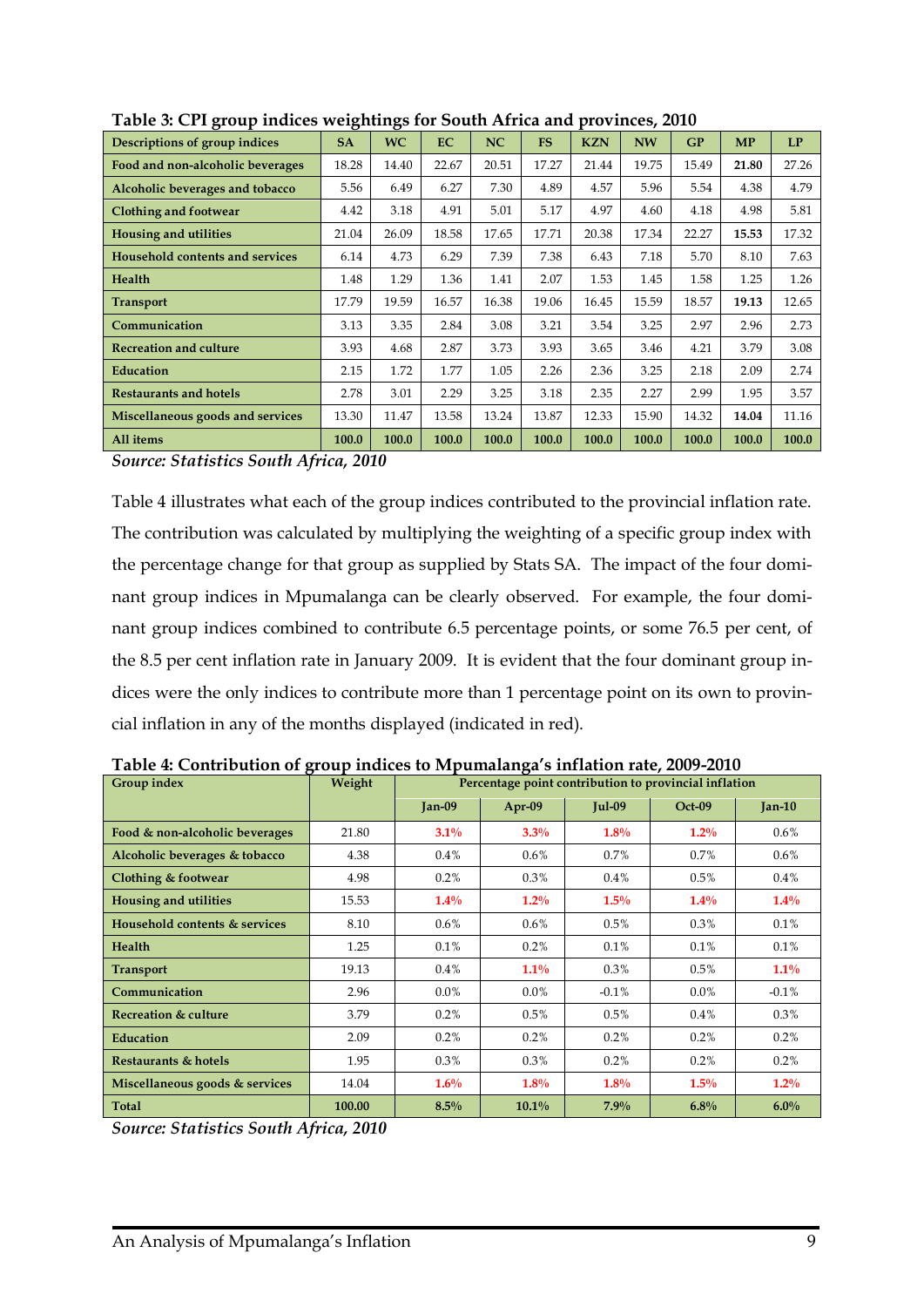As a matter of interest, the food and non-alcoholic beverages group index was the major determinant from January 2009 to June 2009 among the group of main drivers. Miscellaneous goods and services followed the former from July 2009 to November 2009 and over the last two observation periods, December 2009 and January 2010, the housing and utilities group index stepped up as the lead determinant of inflation in Mpumalanga.

However, the fact that Mpumalanga consistently exhibited the highest inflation rate can not merely be explained by studying differences in the weightings of group indices, especially the four dominant indices, between provinces. According to Table 3, Mpumalanga does not exhibit the highest weighting in any of the four dominant product groups and only ranks 5<sup>th</sup> highest, behind the Western Cape, when the weightings of the four are combined. Therefore should price increases in the four dominant group indices be uniform across all provinces one might naturally expect a lower resultant increase in total inflation in Mpumalanga than the Western Cape.

Nevertheless, the majority of price increases across provinces are not uniform except, to a certain degree, that of administered prices such as electricity and petrol. When one considers the provincial inflation rates of the four dominant group indices in comparison with South Africa, one gets closer to the core of the inflation puzzle in Mpumalanga. Table 5 presents the inflation rates of provinces in the four dominant group indices over the period January 2009 to January 2010 (CPI-period).

| Region     | Food & non-alcoholic<br>beverages | <b>Housing &amp; utilities</b> | <b>Transport</b> | Miscellaneous goods &<br>services |
|------------|-----------------------------------|--------------------------------|------------------|-----------------------------------|
| <b>WC</b>  | $10.2\%$                          | 8.6%                           | $-1.2%$          | 10.1%                             |
| EC         | $9.6\%$                           | 8.9%                           | $-1.4%$          | $13.3\%$                          |
| <b>NC</b>  | $9.4\%$                           | $8.4\%$                        | $-2.0%$          | 10.2%                             |
| <b>FS</b>  | 7.1%                              | 9.6%                           | $0.5\%$          | 9.6%                              |
| <b>KZN</b> | $9.3\%$                           | 7.9%                           | $1.6\%$          | $12.0\%$                          |
| <b>NW</b>  | 8.1%                              | $10.1\%$                       | $-2.0\%$         | 11.1%                             |
| GP         | 8.7%                              | 6.8%                           | $0.3\%$          | 11.8%                             |
| <b>MP</b>  | $9.1\%$                           | 8.8%                           | 3.7%             | 11.8%                             |
| LP         | 7.0%                              | 7.9%                           | $0.0\%$          | 11.2%                             |
| <b>SA</b>  | $9.0\%$                           | $8.0\%$                        | $0.1\%$          | 11.5%                             |

**Table 5: Inflation mean of dominant group indices, South Africa & provinces, 2009-2010**

*Source: Statistics South Africa, 2010*

Although Mpumalanga exhibited the highest inflation rate in only one of the dominant group indices (transport at 3.7 per cent) it is evident that the province was the only province to have exceeded the national rate in all four group indices (indicated in red). The other provinces, with the exception of Limpopo, exceeded the national rate in only two of the four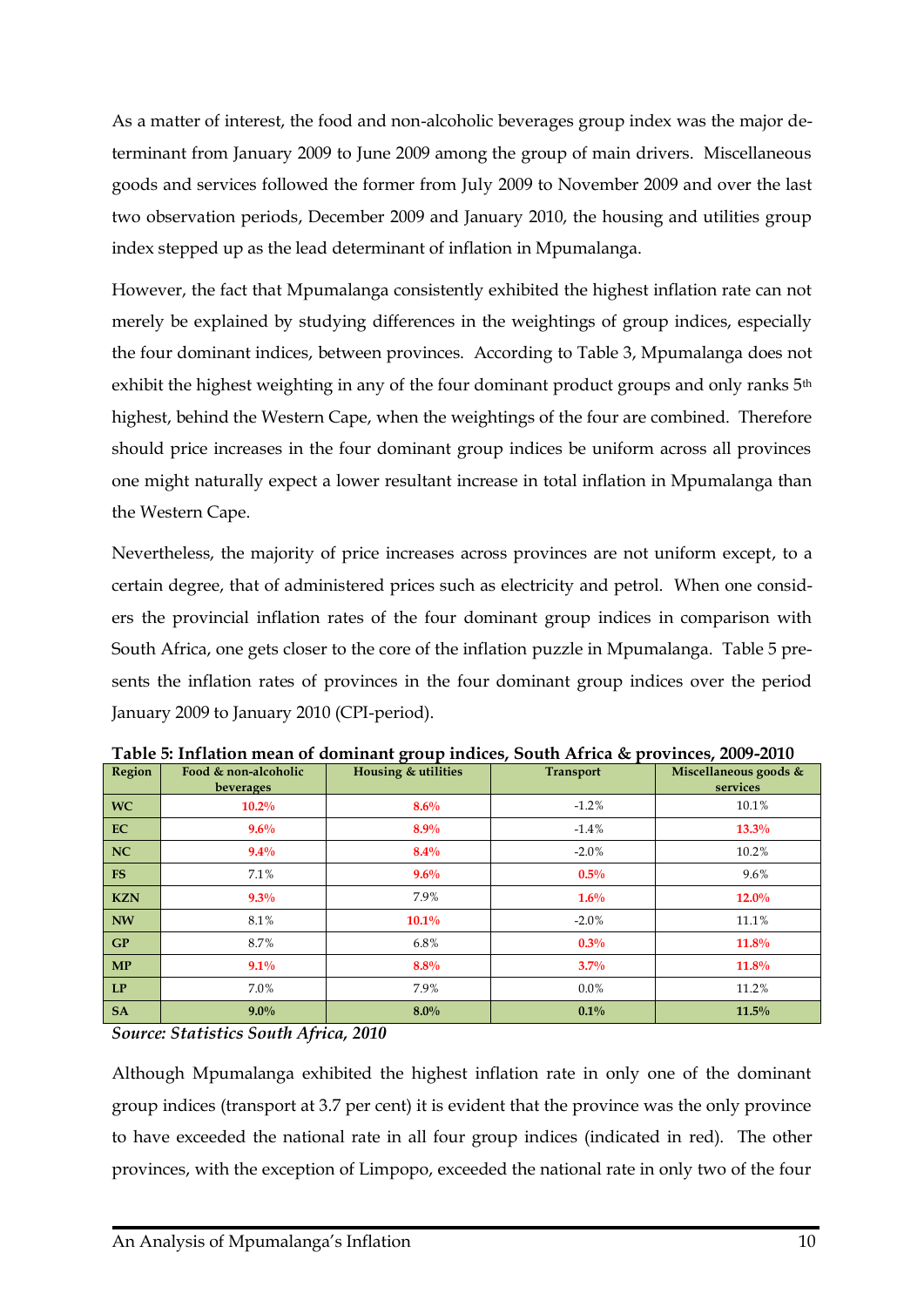group indices. In other words, Mpumalanga's elevated inflation state is a result of higher prices across a wider spectrum of inflation determining indices than just merely the largest increases in one or two of the indices.

By combining the weights of the group indices with the inflation mean presented above, the combined percentage point contribution by the four chief inflation determining group indices to the total inflation rate are obtained. From Table 6 it is apparent that Mpumalanga was the only province to have exceeded the national percentage point contribution in three of the four group indices (indicated in red). Mpumalanga recorded the highest combined contribution of 5.7 percentage points. The significance of the result is that the four major group indices combined to contribute 5.7 percentage points of the 8.0 per cent inflation mean for the CPI-period.

|            | $\mathbf{H}\mathbf{C}\mathbf{C}$   |                     |                  |                                          |                                       |
|------------|------------------------------------|---------------------|------------------|------------------------------------------|---------------------------------------|
| Region     | Food & non-<br>alcoholic beverages | Housing & utilities | <b>Transport</b> | <b>Miscellaneous</b><br>goods & services | <b>Combined percent-</b><br>age point |
| <b>WC</b>  | 1.5%                               | $2.2\%$             | $-0.2%$          | 1.2%                                     | 4.6                                   |
| EC         | $2.2\%$                            | 1.7%                | $-0.2%$          | $1.8\%$                                  | 5.4                                   |
| NC         | 1.9%                               | 1.5%                | $-0.3\%$         | 1.3%                                     | 4.4                                   |
| <b>FS</b>  | 1.2%                               | 1.7%                | $0.1\%$          | 1.3%                                     | 4.4                                   |
| <b>KZN</b> | $2.0\%$                            | $1.6\%$             | $0.3\%$          | 1.5%                                     | 5.3                                   |
| <b>NW</b>  | $1.6\%$                            | 1.7%                | $-0.3\%$         | 1.8%                                     | 4.8                                   |
| GP         | 1.3%                               | 1.5%                | $0.1\%$          | $1.7\%$                                  | 4.6                                   |
| MP         | $2.0\%$                            | 1.4%                | 0.7%             | $1.7\%$                                  | 5.7                                   |
| LP         | $1.9\%$                            | 1.4%                | $0.0\%$          | 1.2%                                     | 4.5                                   |
| <b>SA</b>  | $1.6\%$                            | $1.7\%$             | $0.0\%$          | 1.5%                                     | 4.9                                   |

**Table 6: Contribution of dominant group indices to inflation in South Africa & provinces, 2009-2010**

*Source: Statistics South Africa, 2010*

<span id="page-14-0"></span>It was only in the transport group index that Mpumalanga recorded the highest percentage point contribution among the nine provinces. This underscores the statement that Mpumalanga's elevated inflation state is a result of higher prices across a broader range of inflation determining indices than just merely the largest increases in one or two of the indices.

#### **7.2 Product indices**

The group indices are made up of, or are further disaggregated into, product indices. Just as the dominant group indices act as the main determinants of inflation movements, so certain product indices carry larger weights and act as main determinants of group index movements. Table 7 notes the product indices of group indices and its respective weightings. According to the weights calculated by Stats SA, there are four major product indices in general namely food, owners' equivalent rent, purchase of vehicles and insurance. In point of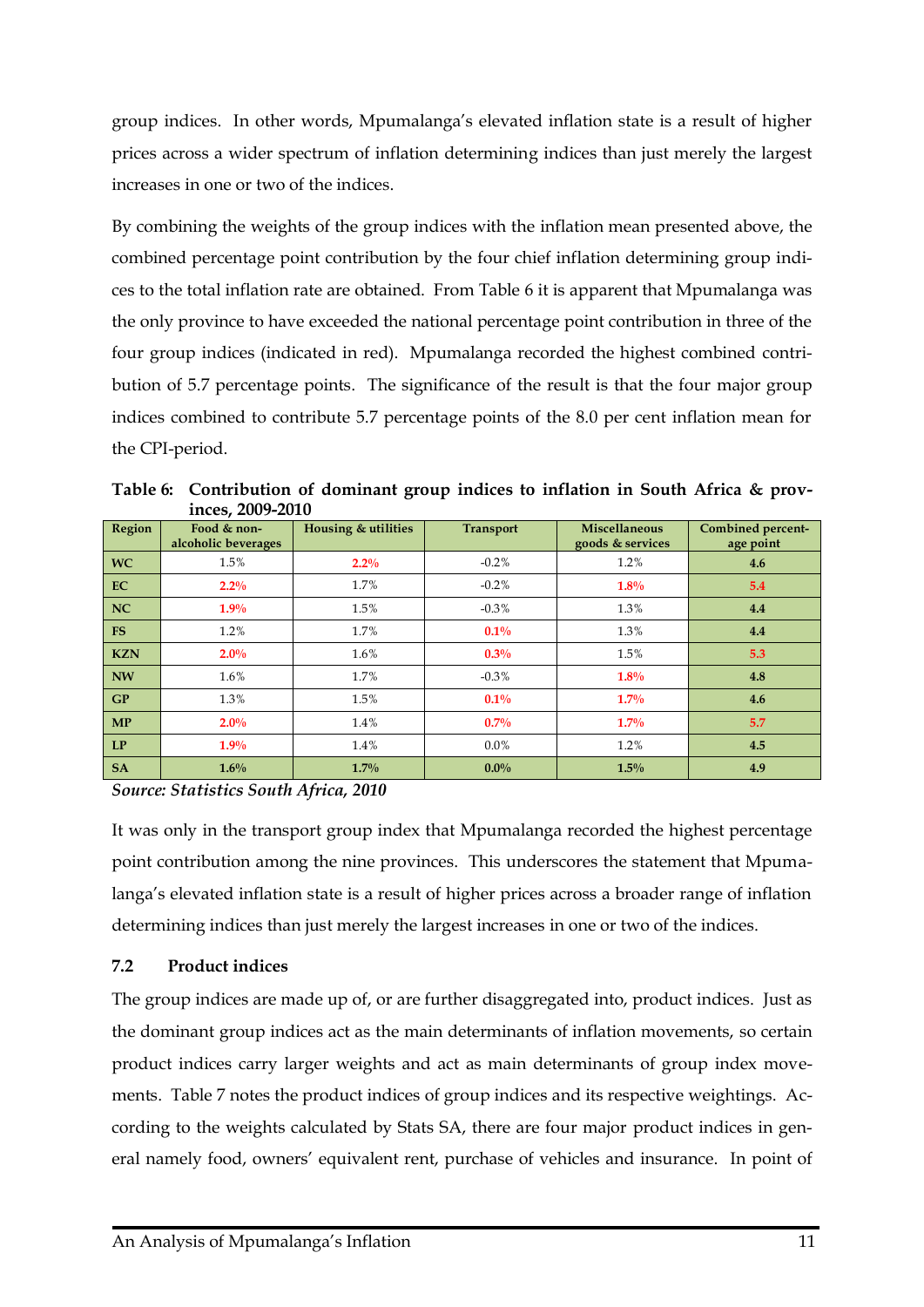fact, the four product groups are all from the dominant group indices. The four product groups can therefore be regarded as the main determinants of movements in the dominant group indices.

| Group index                | <b>Product index</b>                                  |           |           |       |           | Weight    |            |           |       |           |           |
|----------------------------|-------------------------------------------------------|-----------|-----------|-------|-----------|-----------|------------|-----------|-------|-----------|-----------|
|                            |                                                       | <b>SA</b> | <b>WC</b> | EC    | <b>NC</b> | <b>FS</b> | <b>KZN</b> | <b>NW</b> | GP    | <b>MP</b> | <b>LP</b> |
| Food & non-                |                                                       | 18.28     | 14.40     | 22.67 | 20.51     | 17.27     | 21.44      | 19.75     | 15.49 | 21.80     | 27.26     |
| alcoholic bev-<br>erages   | Food                                                  | 16.80     | 13.09     | 21.19 | 18.86     | 15.85     | 20.12      | 18.10     | 13.96 | 20.15     | 25.40     |
|                            | Non-alcoholic beverages                               | 1.48      | 1.31      | 1.48  | 1.65      | 1.42      | 1.32       | 1.65      | 1.53  | 1.65      | 1.86      |
| <b>Alcoholic</b>           |                                                       | 5.56      | 6.49      | 6.27  | 7.30      | 4.89      | 4.57       | 5.96      | 5.54  | 4.38      | 4.79      |
| &<br>beverages<br>tobacco  | Alcoholic beverages                                   | 3.31      | 3.70      | 3.59  | 3.05      | 2.37      | 2.79       | 3.71      | 3.54  | 2.42      | 3.06      |
|                            | Tobacco                                               | 2.25      | 2.79      | 2.68  | 4.25      | 2.52      | 1.78       | 2.25      | 2.00  | 1.96      | 1.73      |
| Clothing<br>&              |                                                       | 4.42      | 3.18      | 4.91  | 5.01      | 5.17      | 4.97       | 4.60      | 4.18  | 4.98      | 5.81      |
| footwear                   | Clothing                                              | 3.13      | 2.31      | 3.43  | 3.71      | 3.62      | 3.51       | 3.29      | 2.90  | 3.57      | 4.18      |
|                            | Footwear                                              | 1.29      | 0.87      | 1.48  | 1.30      | 1.55      | 1.46       | 1.31      | 1.28  | 1.41      | 1.63      |
| Housing<br>&               |                                                       | 21.04     | 26.09     | 18.58 | 17.65     | 17.71     | 20.38      | 17.34     | 22.27 | 15.53     | 17.32     |
| utilities                  | Actual rentals for housing                            | 3.20      | 3.66      | 2.43  | 2.44      | 2.58      | 2.96       | 4.89      | 3.41  | 2.23      | 2.67      |
|                            | Owners' equivalent rent                               | 11.25     | 15.64     | 9.56  | 7.45      | 7.86      | 9.93       | 6.84      | 12.42 | 7.83      | 9.18      |
|                            | Maintenance & repair                                  | 1.55      | 2.62      | 1.89  | 1.30      | 1.20      | 1.07       | 0.85      | 1.48  | 0.96      | 0.87      |
|                            | Water & other services                                | 2.86      | 2.26      | 1.84  | 3.51      | 3.21      | 3.95       | 2.06      | 3.48  | 1.96      | 1.29      |
|                            | Electricity & other fuels                             | 2.18      | 1.91      | 2.86  | 2.95      | 2.86      | 2.47       | 2.70      | 1.48  | 2.55      | 3.31      |
| Household<br>contents<br>& |                                                       | 6.14      | 4.73      | 6.29  | 7.39      | 7.38      | 6.43       | 7.18      | 5.70  | 8.10      | 7.63      |
| services                   | Furnishings, floor cover-<br>ings & textiles          | 2.42      | 1.62      | 2.85  | 3.26      | 3.19      | 2.45       | 2.81      | 2.01  | 3.86      | 3.68      |
|                            | Appliances, tableware &<br>equipment                  | 1.15      | 0.89      | 1.32  | 1.77      | 1.42      | 1.29       | 1.23      | 0.94  | 1.60      | 1.68      |
|                            | Supplies & services                                   | 2.57      | 2.22      | 2.12  | 2.36      | 2.77      | 2.69       | 3.14      | 2.75  | 2.64      | 2.27      |
| Health                     |                                                       | 1.48      | 1.29      | 1.36  | 1.41      | 2.07      | 1.53       | 1.45      | 1.58  | 1.25      | 1.26      |
| <b>Transport</b>           |                                                       | 17.79     | 19.59     | 16.57 | 16.38     | 19.06     | 16.45      | 15.59     | 18.57 | 19.13     | 12.65     |
|                            | Purchase of vehicles                                  | 10.23     | 13.40     | 9.20  | 9.82      | 11.43     | 8.15       | 7.41      | 10.40 | 12.58     | 5.11      |
|                            | Private transport operation                           | 4.49      | 4.59      | 3.84  | 4.42      | 4.76      | 4.48       | 4.86      | 4.82  | 3.36      | 3.85      |
|                            | Public transport                                      | 3.07      | 1.60      | 3.53  | 2.14      | 2.87      | 3.82       | 3.32      | 3.35  | 3.19      | 3.68      |
| Communica-<br>tion         |                                                       | 3.13      | 3.35      | 2.84  | 3.08      | 3.21      | 3.54       | 3.25      | 2.97  | 2.96      | 2.73      |
|                            | Postal services & telecom-<br>munication services     | 2.76      | 3.11      | 2.36  | 2.65      | 2.77      | 3.11       | 2.87      | 2.68  | 2.39      | 2.07      |
|                            | Telecommunication<br>equipment                        | 0.37      | 0.24      | 0.49  | 0.43      | 0.44      | 0.43       | 0.38      | 0.29  | 0.56      | 0.66      |
| Recreation &               |                                                       | 3.93      | 4.68      | 2.87  | 3.73      | 3.93      | 3.65       | 3.46      | 4.21  | 3.79      | 3.08      |
| culture                    | Recreational equipment                                | 2.12      | 2.56      | 1.63  | 2.31      | 2.22      | 2.03       | 1.96      | 2.02  | 2.40      | 1.96      |
|                            | Recreational and cultural<br>$\displaystyle$ services | 1.13      | 1.43      | 0.62  | 0.90      | 1.10      | 0.91       | 0.90      | 1.40  | 0.90      | 0.56      |
|                            | Books, newspapers & sta-<br>tionary                   | 0.68      | 0.69      | 0.62  | 0.52      | 0.61      | 0.71       | 0.60      | 0.79  | 0.49      | 0.56      |
| Education                  |                                                       | 2.15      | 1.72      | 1.77  | 1.05      | 2.26      | 2.36       | 3.25      | 2.18  | 2.09      | 2.74      |
| Restaurants &              |                                                       | 2.78      | 3.01      | 2.29  | 3.25      | 3.18      | 2.35       | 2.27      | 2.99  | 1.95      | 3.57      |
| hotels                     | Restaurants                                           | 1.91      | 2.27      | 1.79  | 2.51      | 2.31      | 1.21       | 1.61      | 1.97  | 1.27      | 2.77      |
|                            | Hotels                                                | 0.87      | 0.74      | 0.50  | 0.74      | 0.87      | 1.14       | 0.66      | 1.02  | 0.68      | 0.80      |
| Miscellaneous              |                                                       | 13.30     | 11.47     | 13.58 | 13.24     | 13.87     | 12.33      | 15.90     | 14.32 | 14.04     | 11.16     |
| goods & ser-<br>vices      | Personal care                                         | 2.16      | 2.20      | 1.81  | 2.26      | 2.27      | 1.83       | 2.11      | 2.41  | 2.06      | 2.13      |
|                            | Insurance                                             | 7.21      | 6.29      | 6.64  | 6.75      | 7.56      | 5.80       | 8.31      | 8.65  | 7.49      | 4.65      |
|                            | <b>Financial services</b>                             | 1.26      | 0.95      | 1.47  | 1.30      | 1.04      | 1.20       | 2.88      | 1.09  | 1.80      | 1.02      |
|                            | Other services                                        | 2.67      | 2.03      | 3.66  | 2.93      | 3.00      | 3.50       | 2.60      | 2.17  | 2.69      | 3.36      |

**Table 7: Product index weightings of group indices for South Africa & provinces, 2010**

*Source: Statistics South Africa, 2010*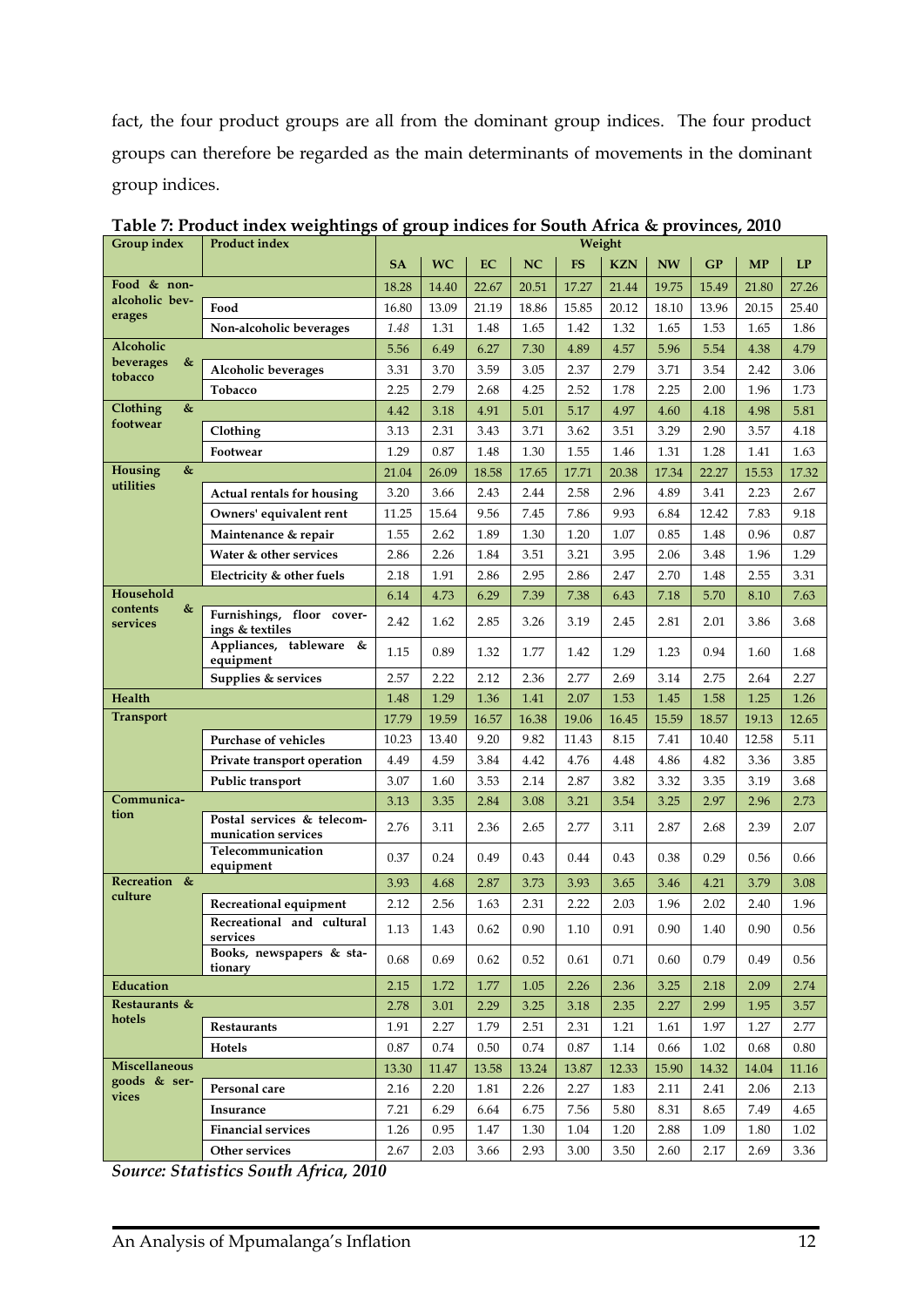In the case of Mpumalanga, the product index of food is the main contributor to the food and non-alcoholic beverages group index with a share of 92.4 per cent. Likewise the purchase of vehicles product group (65.8 per cent), dominates the transport group index, whilst insurance (53.3 per cent) is the leading product group index among the miscellaneous goods and services group index. Price changes in these leading product indices are more likely to result in major changes in the group indices, than changes in the lesser product indices.

For instance, the product index of owners' equivalent rent dominates the group index of housing and utilities with a 50.4 per cent share of the group index weight. Therefore, a 24.8 per cent increase in Mpumalanga's electricity and other fuels product index will result in the same impact on the housing and utilities group index as an 8.1 per cent price increase in Mpumalanga owners' equivalent rent product index.

Table 8 illustrates what each of the product indices contributed to the provincial inflation rate. The contribution was calculated by multiplying the weighting of a specific product index with the percentage change as supplied by Stats SA. The impact of the four major product indices in Mpumalanga can be clearly observed. For example, the four dominant product indices combined to contribute 4.5 percentage points, or some 52.9 per cent, of the 8.5 per cent inflation rate in January 2009.

| <b>Product index</b>                         | Weight |               |         |               | Percentage point contribution to provincial inflation |          |
|----------------------------------------------|--------|---------------|---------|---------------|-------------------------------------------------------|----------|
|                                              |        | <b>Jan-09</b> | Apr-09  | <b>Jul-09</b> | $Oct-09$                                              | $Jan-10$ |
| Food                                         | 20.15  | $3.0\%$       | 3.1%    | 1.5%          | $1.0\%$                                               | $0.4\%$  |
| Non-alcoholic beverages                      | 1.65   | 0.1%          | 0.2%    | 0.3%          | 0.2%                                                  | 0.2%     |
| <b>Alcoholic beverages</b>                   | 2.42   | 0.2%          | 0.2%    | 0.3%          | 0.2%                                                  | 0.2%     |
| <b>Tobacco</b>                               | 1.96   | 0.3%          | 0.4%    | 0.4%          | 0.4%                                                  | 0.4%     |
| Clothing                                     | 3.57   | 0.1%          | 0.2%    | 0.3%          | 0.3%                                                  | 0.3%     |
| Footwear                                     | 1.41   | 0.1%          | 0.1%    | 0.1%          | 0.1%                                                  | 0.1%     |
| <b>Actual rentals for housing</b>            | 2.23   | 0.1%          | 0.1%    | 0.1%          | 0.1%                                                  | 0.1%     |
| Owners' equivalent rent                      | 7.83   | 0.4%          | 0.3%    | 0.4%          | $0.3\%$                                               | 0.4%     |
| Maintenance & repair                         | 0.96   | 0.2%          | 0.2%    | 0.1%          | $0.0\%$                                               | 0.0%     |
| Water & other services                       | 1.96   | 0.1%          | 0.1%    | 0.2%          | 0.2%                                                  | 0.2%     |
| Electricity & other fuels                    | 2.55   | $0.5\%$       | $0.5\%$ | 0.6%          | 0.6%                                                  | 0.6%     |
| Furnishings, floor covering & textiles       | 3.86   | 0.2%          | 0.1%    | 0.1%          | $0.0\%$                                               | $-0.1%$  |
| Appliances, tableware & equipment            | 1.60   | 0.1%          | 0.2%    | 0.2%          | 0.1%                                                  | 0.1%     |
| <b>Supplies and services</b>                 | 2.64   | 0.3%          | 0.3%    | 0.3%          | 0.2%                                                  | 0.2%     |
| <b>Purchase of vehicles</b>                  | 12.58  | 0.6%          | 0.8%    | 0.8%          | 0.7%                                                  | $0.5\%$  |
| Private transport operation                  | 3.36   | $-0.4%$       | $-0.3%$ | $-0.6%$       | $-0.4%$                                               | 0.7%     |
| <b>Public transport</b>                      | 3.19   | 0.1%          | 0.6%    | 0.1%          | 0.1%                                                  | 0.0%     |
| Postal services & telecommunication services | 2.39   | $0.0\%$       | 0.0%    | $0.0\%$       | 0.1%                                                  | 0.1%     |
| <b>Telecommunication equipment</b>           | 0.56   | $-0.1%$       | $-0.1%$ | $-0.1%$       | $-0.1%$                                               | $-0.1%$  |
| <b>Recreational equipment</b>                | 2.40   | 0.2%          | 0.2%    | 0.2%          | 0.1%                                                  | 0.0%     |

**Table 8: Contribution of product indices to Mpumalanga's inflation rate, 2009-2010**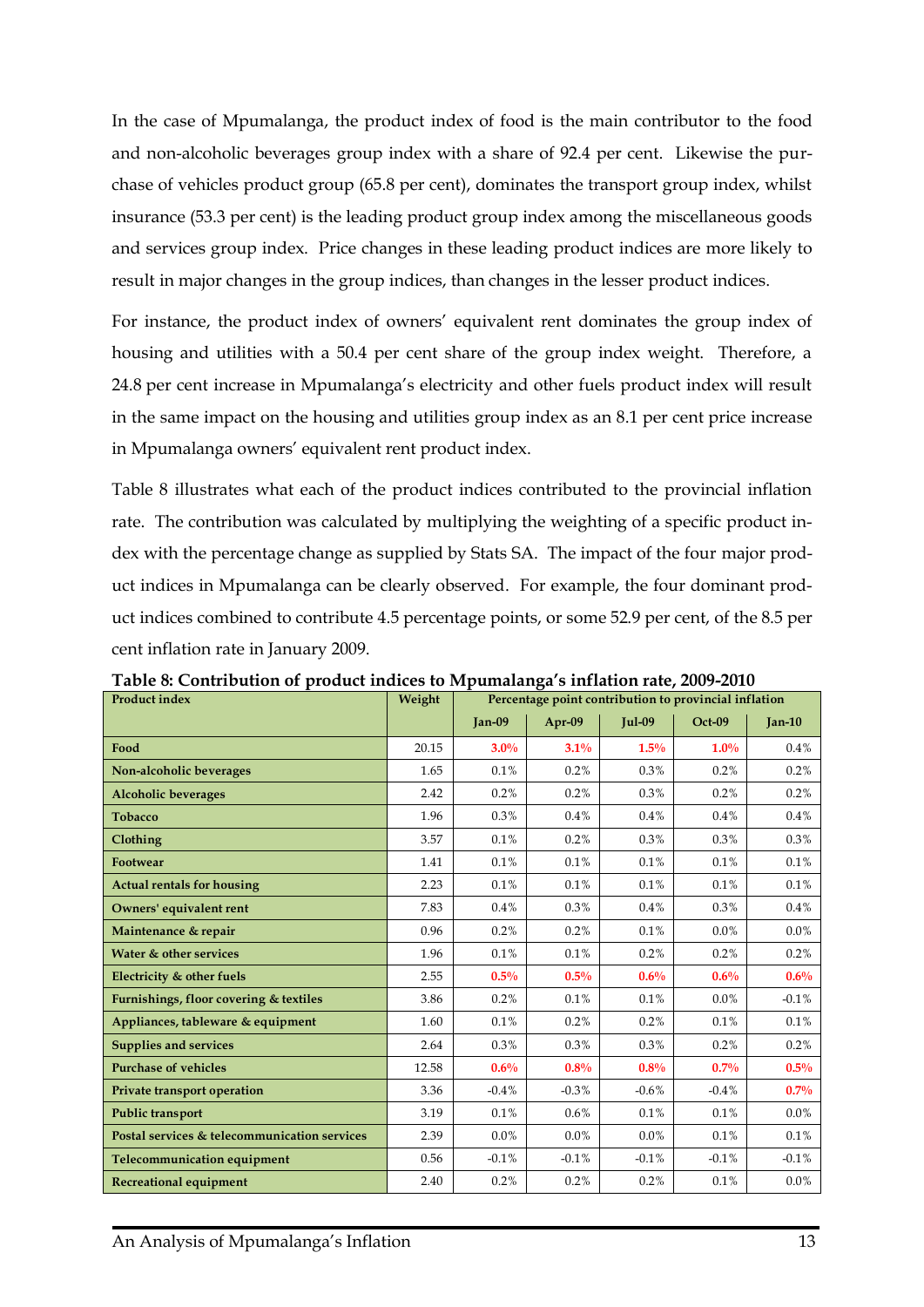| Recreational & cultural services | 0.90 | $0.0\%$ | 0.2%    | 0.2%    | 0.2%    | 0.2%    |
|----------------------------------|------|---------|---------|---------|---------|---------|
| Books, newspapers & stationery   | 0.49 | 0.1%    | 0.1%    | $0.0\%$ | $0.1\%$ | $0.0\%$ |
| <b>Restaurants</b>               | 1.27 | $0.2\%$ | 0.2%    | $0.2\%$ | $0.1\%$ | 0.1%    |
| <b>Hotels</b>                    | 0.68 | 0.1%    | 0.1%    | 0.1%    | 0.1%    | 0.1%    |
| Personal care                    | 2.06 | $0.2\%$ | 0.3%    | 0.3%    | $0.3\%$ | 0.2%    |
| Insurance                        | 7.49 | $0.5\%$ | $0.6\%$ | $0.8\%$ | $0.8\%$ | $0.8\%$ |
| <b>Financial services</b>        | 1.80 | $0.3\%$ | 0.4%    | $0.3\%$ | 0.1%    | 0.1%    |
| <b>Other services</b>            | 2.69 | $0.6\%$ | $0.5\%$ | $0.4\%$ | 0.3%    | 0.1%    |

*Source: Statistics South Africa, 2010*

Although the electricity and other fuels product index is not one of the main product indices, the impact of higher electricity tariffs in 2009 can clearly be observed in the 0.5 to 0.6 percentage point contributions. Interestingly, the 24.8 per cent tariff increase granted to Eskom in 2010 by the National Energy Regulator (NERSA) will have a 0.6 percentage point direct impact on the provincial inflation rate, which will be higher than the national direct impact of 0.5 percentage points. Limpopo will experience a 0.8 percentage point impact on the provincial inflation rate – the highest in South Africa.

As a matter of interest, the food product index was the major determinant from January 2009 to October 2009 among the group of main drivers. The insurance product index followed the former from November 2009 until the latest reading in January 2010.

Within the food product index, Stats SA further distinguishes 9 product sub-indices, such as bread and cereals, meat, vegetables as well as milk, eggs and cheese. In Mpumalanga, as with the other eight provinces, bread and cereals as well as meat are the two leading product sub-indices in the food product index. These two sub-indices contribute 52.7 per cent to the total weighting of the food product index in Mpumalanga. As the main determinants of the food product index, inflation of these two sub-indices will therefore be compared with the rest of South Africa.

As with the group indices, Mpumalanga exhibited the highest inflation rate in only one of the dominant product indices (purchase of vehicles at 6.0 per cent). However, along with KwaZulu-Natal it was the only two provinces to have exceeded the national rate in four of the five dominant product indices (Table 9). This underlines the reality that Mpumalanga's elevated inflation condition is a result of a broad spectrum of higher prices across inflation determining indices, instead of merely a few large increases in one or two of the indices.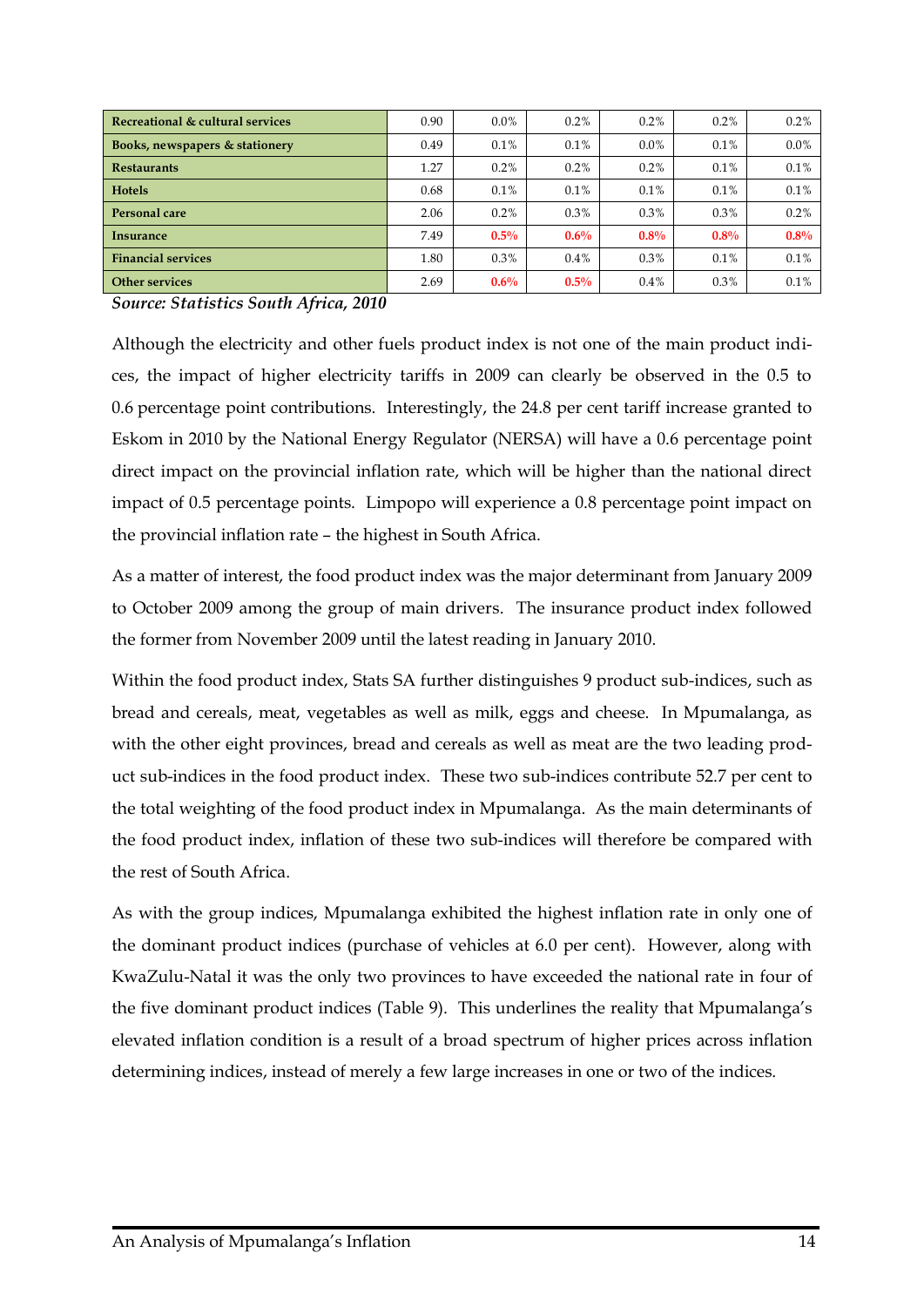| Region     | Bread & cereals | Meat     | Owners' equivalent<br>rent | Purchase of vehi-<br>cles | <b>Insurance</b> |
|------------|-----------------|----------|----------------------------|---------------------------|------------------|
| <b>WC</b>  | $9.7\%$         | 6.3%     | $6.0\%$                    | $-0.1\%$                  | 8.7%             |
| EC         | $6.6\%$         | 6.4%     | 6.1%                       | $-1.6%$                   | 7.8%             |
| NC         | $8.8\%$         | $10.5\%$ | 5.4%                       | $-1.0%$                   | 7.4%             |
| <b>FS</b>  | 6.9%            | $8.3\%$  | 6.4%                       | $3.0\%$                   | 7.7%             |
| <b>KZN</b> | $8.0\%$         | $7.0\%$  | 5.8%                       | $3.8\%$                   | 8.9%             |
| <b>NW</b>  | $6.6\%$         | $6.0\%$  | $7.3\%$                    | $-0.9\%$                  | $9.7\%$          |
| GP         | 6.7%            | 6.2%     | 4.1%                       | $4.0\%$                   | $10.4\%$         |
| <b>MP</b>  | $8.2\%$         | 8.1%     | $4.6\%$                    | $6.0\%$                   | $9.5\%$          |
| LP         | 5.7%            | 4.0%     | 5.9%                       | $3.3\%$                   | 6.7%             |
| <b>SA</b>  | 7.3%            | $6.4\%$  | $5.3\%$                    | 2.3%                      | 9.3%             |

**Table 9: Inflation mean of dominant product indices, South Africa & provinces, 2009-2010**

*Source: Statistics South Africa, 2010*

By combining the weights of the product indices with the inflation mean presented above, the combined percentage point contribution by the five principal inflation determining product indices to the total inflation rate are obtained. From Table 10 it is noticeable that, together with KwaZulu-Natal, Mpumalanga was the only province to have exceeded the national percentage point contribution in three of the five product indices (indicated in red). Mpumalanga recorded the highest combined contribution of 2.8 percentage points. Expressed in different terms, the five product indices were responsible for 2.8 percentage points of the 8.0 per cent inflation mean for the CPI-period.

**Table 10: Contribution of dominant product indices to inflation in South Africa & provinces, 2009-2010**

| Region     | Bread & cereals | Meat    | Owners'<br>equivalent rent | Purchase of ye-<br>hicles | Insurance | Combined per-<br>centage point |
|------------|-----------------|---------|----------------------------|---------------------------|-----------|--------------------------------|
| <b>WC</b>  | 0.2%            | 0.3%    | $0.9\%$                    | $0.0\%$                   | 0.5%      | 2.0                            |
| EC         | $0.4\%$         | 0.3%    | $0.6\%$                    | $-0.1%$                   | 0.5%      | 1.7                            |
| <b>NC</b>  | 0.3%            | 0.8%    | $0.4\%$                    | $-0.1\%$                  | 0.5%      | 1.9                            |
| <b>FS</b>  | 0.2%            | $0.4\%$ | 0.5%                       | 0.3%                      | $0.6\%$   | 2.1                            |
| <b>KZN</b> | $0.5\%$         | $0.4\%$ | 0.6%                       | 0.3%                      | 0.5%      | 2.2                            |
| <b>NW</b>  | 0.3%            | 0.3%    | 0.5%                       | $-0.1%$                   | 0.8%      | 1.9                            |
| GP         | 0.2%            | 0.3%    | 0.5%                       | $0.4\%$                   | $0.9\%$   | 2.3                            |
| <b>MP</b>  | $0.5\%$         | $0.5\%$ | 0.4%                       | 0.8%                      | 0.7%      | 2.8                            |
| LP         | $0.5\%$         | 0.3%    | 0.5%                       | 0.2%                      | 0.3%      | 1.8                            |
| <b>SA</b>  | 0.3%            | $0.3\%$ | $0.6\%$                    | $0.2\%$                   | $0.7\%$   | 2.1                            |

*Source: Statistics South Africa, 2010*

Although the five main product groups recorded the highest combined percentage point contribution in the case of Mpumalanga, the province registered only one highest contribution in the purchase of vehicles product group. Again this demonstrates that Mpumalanga's elevated inflation state is a result of higher prices across a broader range of inflation determining indices than just merely the largest increases in one or two of the indices.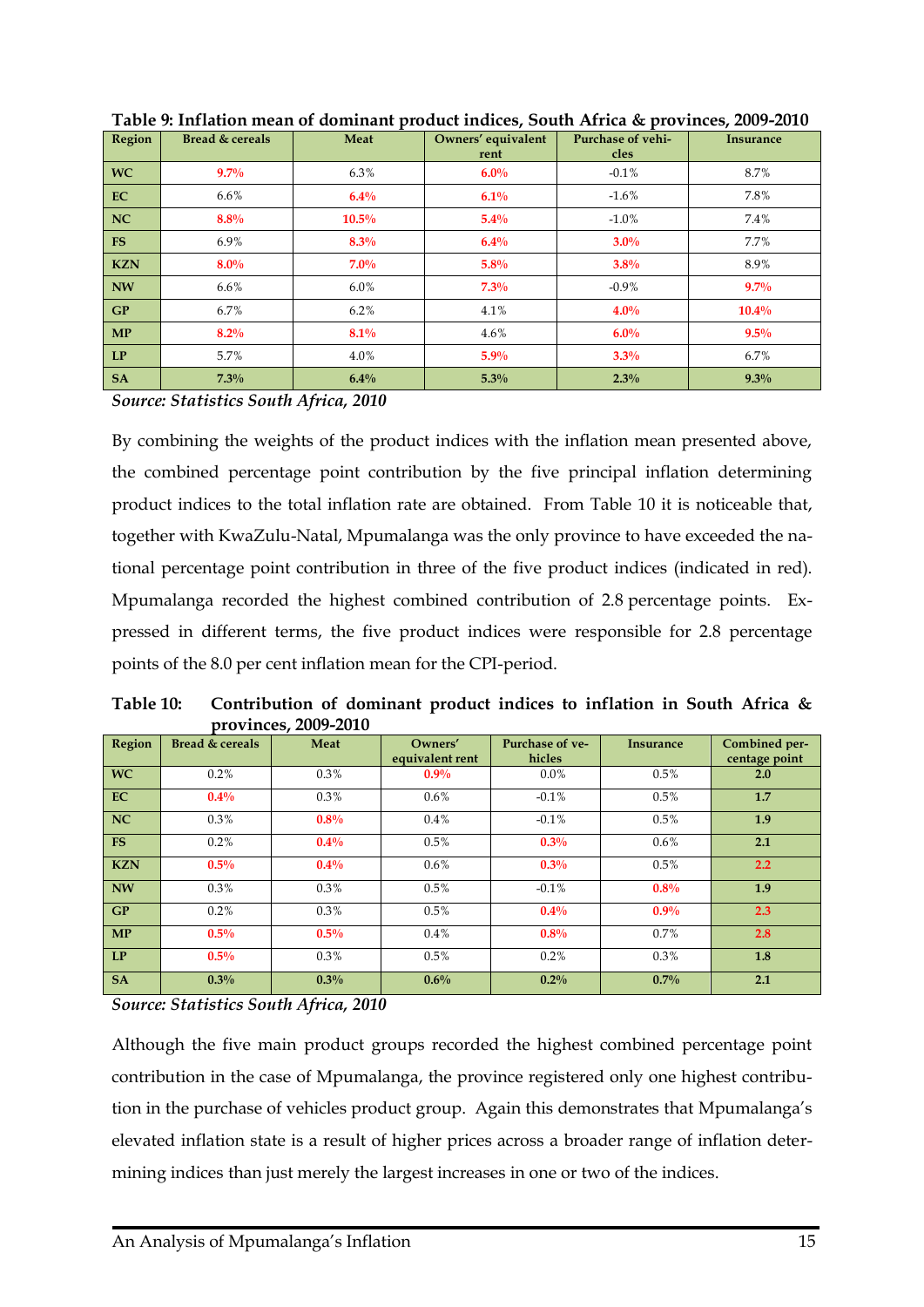#### <span id="page-19-0"></span>**8. CONCLUSION**

Mpumalanga's inflation rate consistently exceeded the national inflation rate over the period January 2003 to January 2010. Not only was it higher than the national inflation rate, but also consistently higher than the inflation rate in any of the other eight provinces. Over the stated period, inflation in Mpumalanga exceeded the upper band (6 per cent) of the inflation target more than South Africa or any province did.

Broadly classified the main determinants of inflation in Mpumalanga are price changes in **food and non-alcoholic beverages**, **housing and utilities**, **transport** as well as **miscellaneous goods and services**. These four broad determinants contribute more than 70 per cent to the level of inflation and inflation movements in Mpumalanga. Mpumalanga did not record the highest price increases among the provinces in all four main inflation determining groups, however, from the analysis it is clear that Mpumalanga's elevated inflation state is a result of higher prices across a broader range of inflation determining indices than just merely the largest increases in one or two of the indices.

By dissecting the group indices in more detail it is evident that **food** (mainly cereals and meat), **owners' equivalent rent**, **purchase of vehicles** and **insurance** were the main determinants of the four main groups mentioned above. The four dominant product indices combine to contribute more than 50 per cent to the level of inflation and inflation movements in Mpumalanga. As with the group indices, Mpumalanga did not record the highest price increases among the provinces in all four main inflation determining groups, however, this underlines the reality that Mpumalanga's elevated inflation condition is a result of a broad spectrum of higher prices across inflation determining indices, instead of merely a few large increases in one or two of the indices.